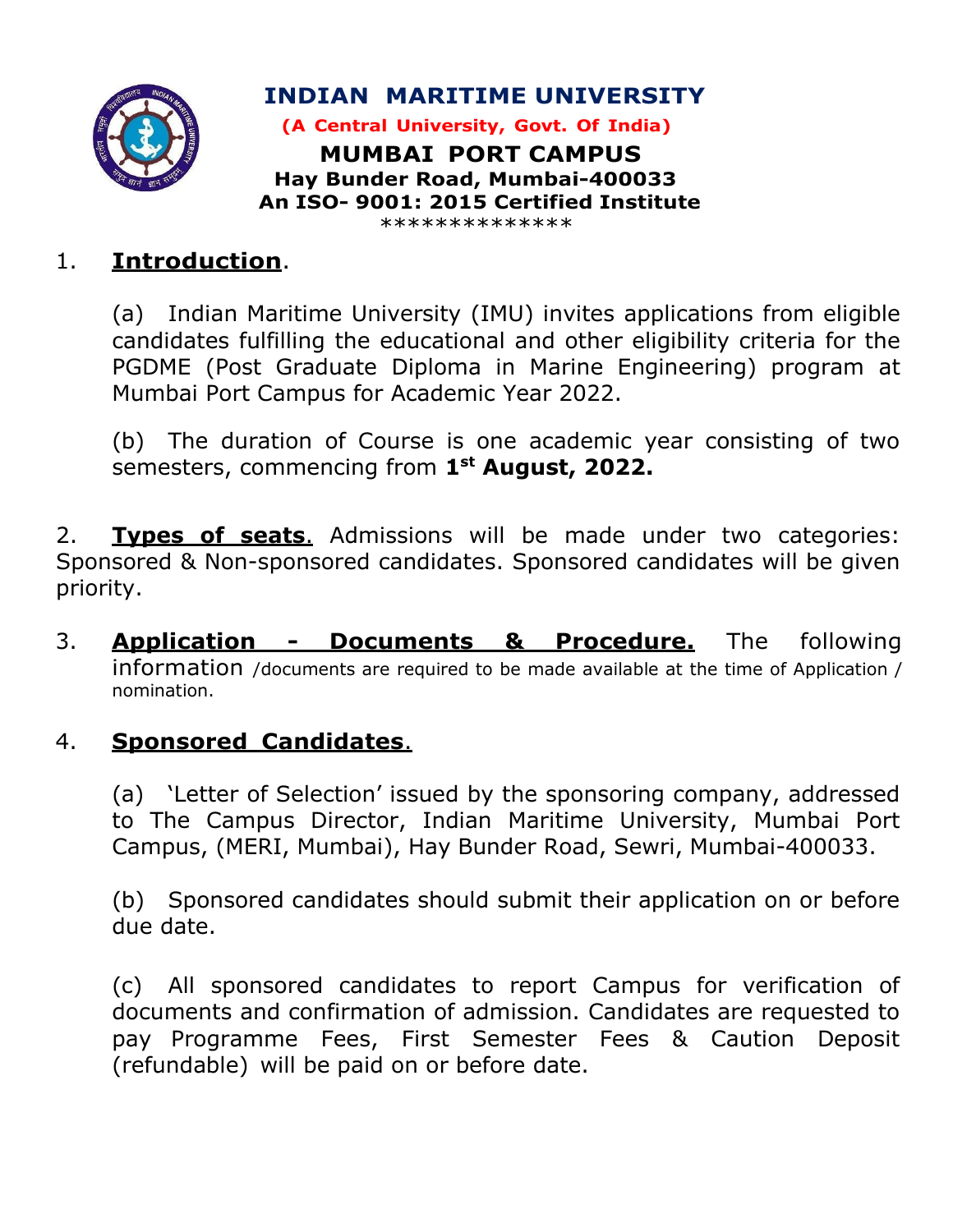(d) Sponsored candidates are required to submit demand draft or NEFT/IMPS transfer details of application processing fees & Registration Fee (non-refundable) drawn in favour of "Indian Maritime University – Mumbai Port Campus" payable at Mumbai. Above demand draft should be submitted along with application.

(e) "Encl: C" completed in all respects, from the sponsoring authority (one original + one xerox copy)

(f) Character cum Antecedents certificate [Encl: D] in the given format from the sponsoring authority (one original  $+$  one xerox copy).

## 5. Non-Sponsored Candidates.

(a) Non-Sponsored candidates should submit their application on or before due date. Non-Sponsored candidates will be selected through Interview process.

(b) Non-Sponsored candidates are required to submit demand draft or NEFT / IMPS transfer details of application processing fees drawn in favour of "Indian Maritime University – Mumbai Port Campus" payable at Mumbai, and to be submitted along with application. Non-Sponsored candidates Registration Fee Rs.10,000/- (non-refundable) should be paid immediately after selection for confirmation of their seat. Only on receipt of this Demand Draft / NEFT the candidate's admission will be processed and the candidate will be considered for admission to the Institute subject to fulfilling the required conditions. Candidates are requested to pay course fees as per instruction.

## 6. All Candidates.

(a) Applicant's Bio-data Sheet [Encl: A], completed in all respect by the applicant. These must be filled in typed, on A4 size paper (white) and signed by the applicant himself.

- (b) Attested copies of the Degree / Provisional Degree Certificate in
	- (i) B.E./.Tech. in Mechanical Engineering with minimum marks of 50% in final year and with minimum 50% marks in English language at  $10^{th}$  or  $12^{th}$  or in Degree Exam.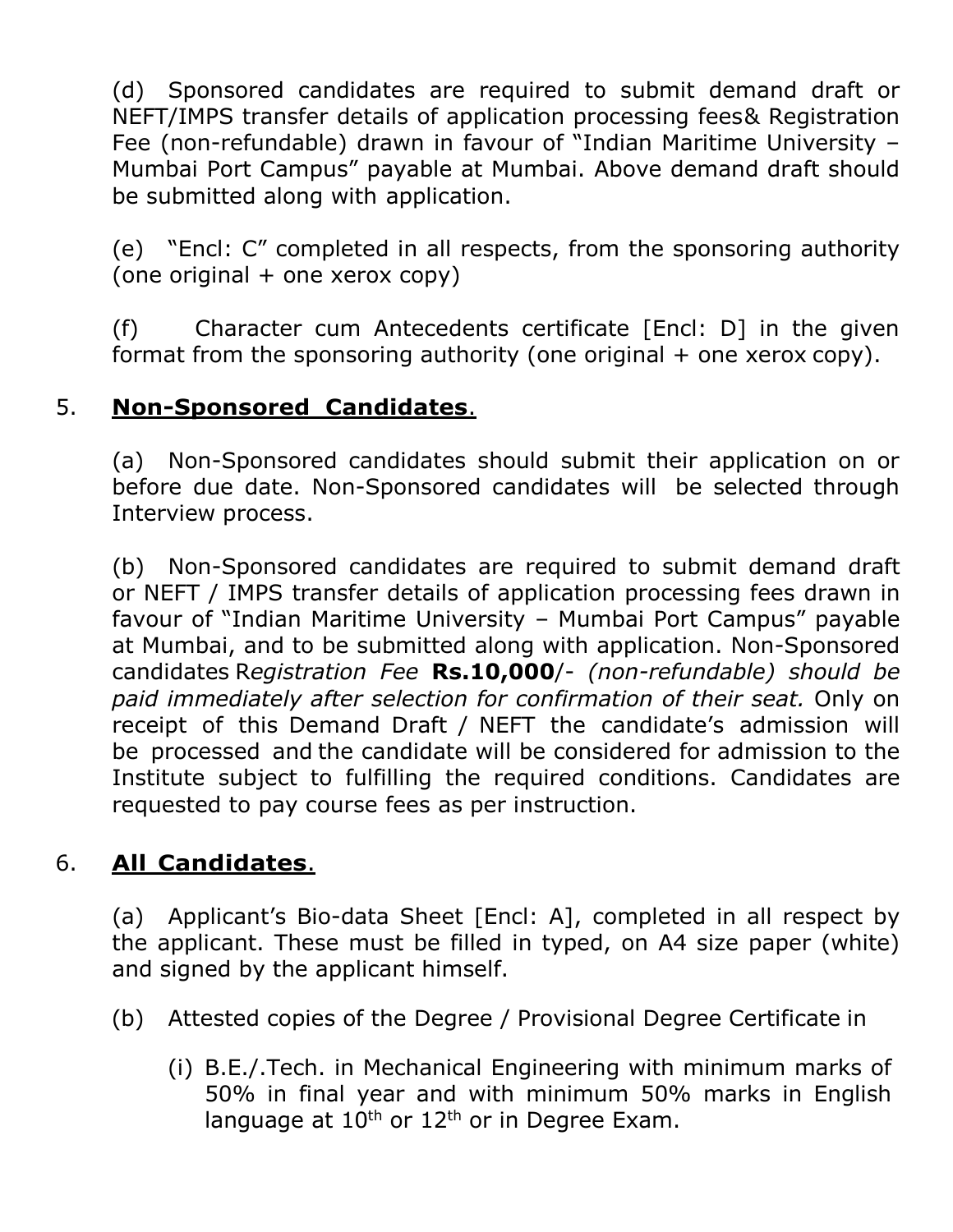(ii) Full time B.E./B.Tech. in all Mechanical Engineering Streams e.g. Mechanical and Automation, Mechanical and Electronics, Mechanical and Automobile etc. However, the word "Mechanical" should be first indicating that mechanical engineering is the core and the second subject is the elective. The candidates must have secured minimum 50% marks in English language at  $10^{th}$  or  $12^{th}$  or in Degree Exam.

Or

(iii) Candidates who have degree in all Naval Architecture streams, e.g. Naval Architecture and Ocean Engineering, Naval Architecture, and Ship Building, etc. However, the word "Naval Architecture" should be first indicating that Naval Architecture is the core and the second subject is the elective. The candidate must have secured minimum 50% marks in English language at  $10^{th}$  or  $12^{th}$  or in Degree Exam.

(iv) BE / B.Tech. in Mechanical Engineering from AICTE recognized institutes. Provisional Degree Certificate will be accepted for candidates passed in 2021/2022. However, these candidates have to submit original degree certificate issued by the respective University by the end of  $30<sup>th</sup>$  September, 2022. Candidates passed prior 2020 must submit degree certificate issued by University at the time of admission.

(c) Attested copies of mark sheets for the Final Year of Degree Course. The applicant should have obtained minimum marks of 50% in final year (aggregate).

(d) AICTE approval letter [Encl: B] completed in all respect by the Principal of the Engineering College from which the applicant has graduated, in the given format, on the college letter head (one original + one Xerox copy). Failure to submit this will lead to the nomination not being considered.

(e) Attested copies of mark sheets to show proof of 50% marks in English in  $10^{th}$  or  $12^{th}$  standard or in the Degree/Diploma course conducted by any Board or University.

Or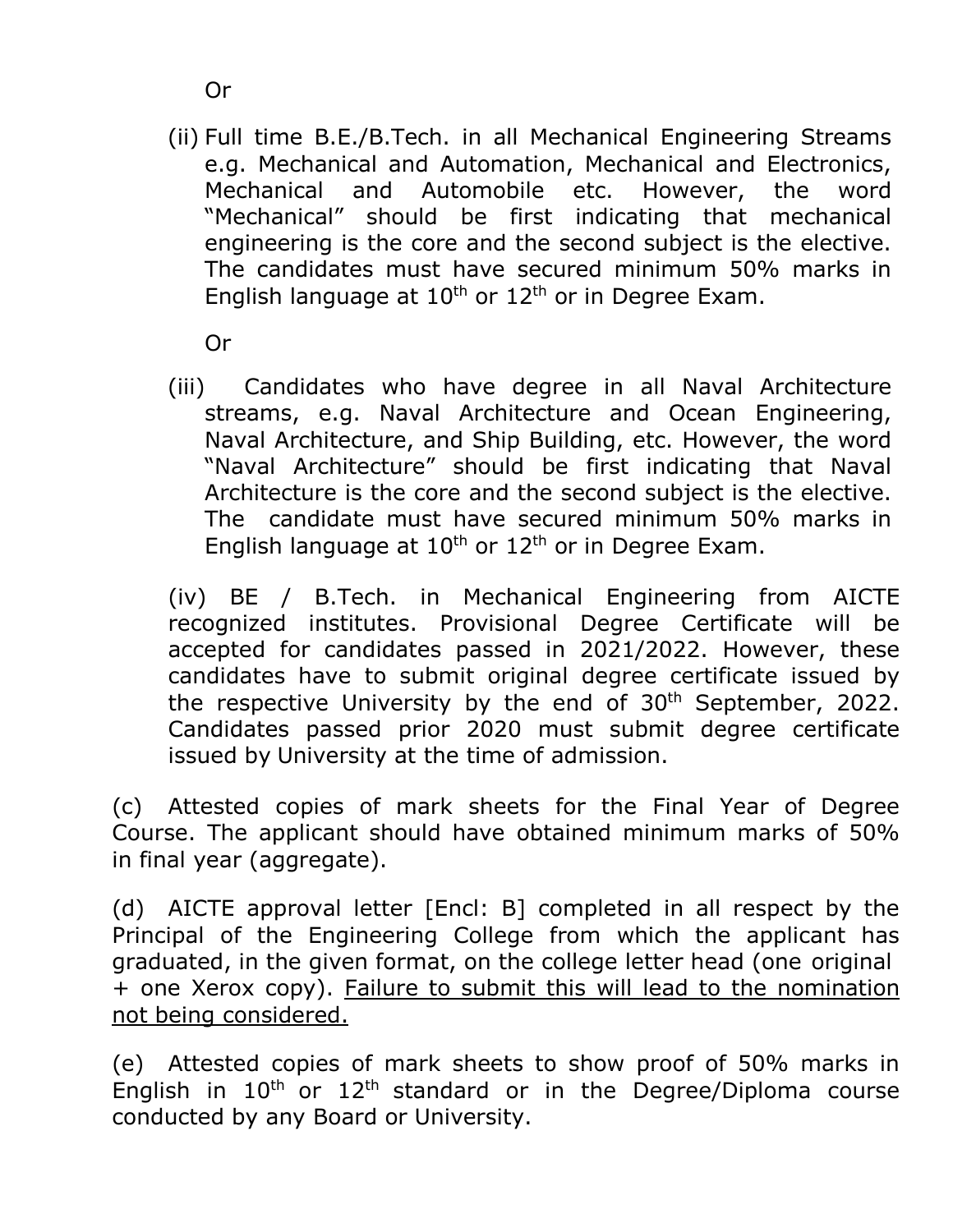(f) Relaxation for SC/ST Candidates (if any) : There will be a 5% relaxation in eligibility marks; however, it will not apply to English Marks. Relaxation of 5% in English marks will be applicable to candidates who are native of the Lakshadweep and Andaman & Nicobar islands and belongs to their scheduled Tribes and who & both of whose parents were born in those islands & belong to the scheduled Tribes of those islands.

(g) Attested copies of Proof of date of birth. For this purpose, Class 10<sup>th</sup> Matriculation Board Certificate showing the date of birth is acceptable. The applicant should be within the prescribed maximum age limit for Male Gen-28 years, OBC (NCL)-31 years, SC/ST-33 years, for Female Gen-30 years, OBC (NCL)-33 years, SC/ST-35 years. The Reference date for calculation of the age will be from the date of commencement of the Academic Session.

(h) 02 copies of recent passport size (5 cm x 4 cm) coloured photographs of the applicant. (Full Face, Front view photographs to be taken in white shirt and without Tie and Glasses, with blue background). The name of the applicant should be written on the reverse of the photographs and duly attested. Front of the photograph should not be attested / defaced. Applicants must retain at least TWO (02) copies of the same photograph (size 3.5 cms. X 3.5 cms for this purpose) and only these must be used for Medical Examination, Training record book etc. Any change of photograph will disqualify the applicant.

## NOTES.

- (i) Name written on all the Enclosures should be as entered in the Matriculation Certificate.
- (ii) Attestations wherever required should be done by a Gazetted Officer or Notary or self-attestation.

# 7. Documents required at the time of reporting.

(a) All sponsored candidates are required to report in the campus with all original valid documents for verification and pay the First Term fee for confirmation of admission. Fee once paid is not refundable.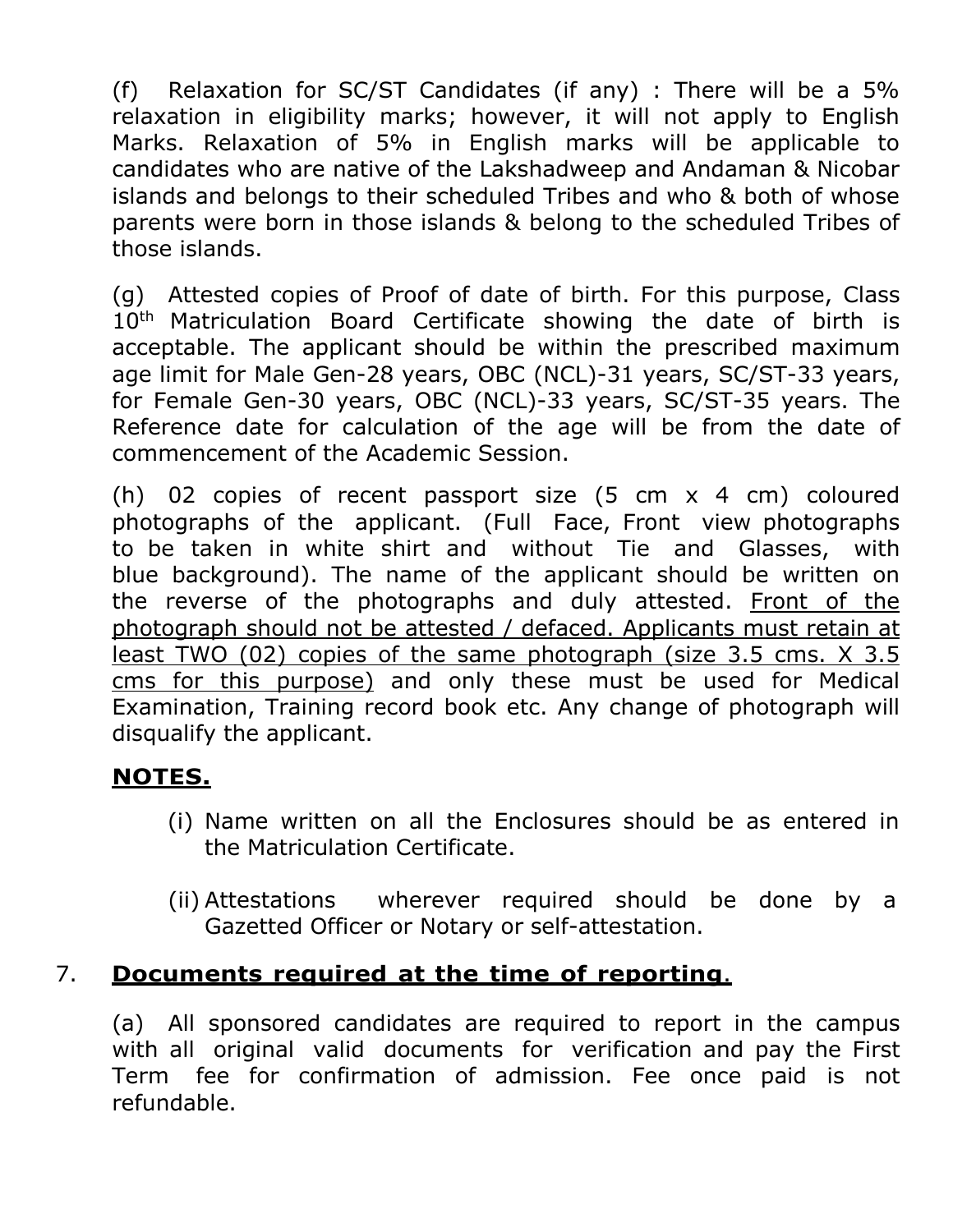(b) Original documents to be produced for verification in respect of the attested copies submitted earlier.

(c) Physical Fitness : Candidates seeking admission to the these Marine Programmes must be medically fit including eye sight and hearing as prescribed in the Merchant Shipping (Medical Examination) Rules, 2000, as amended. At the time of admission, candidates will be required to produce certificate of medical fitness issued by doctors approved by the Directorate General of Shipping, Mumbai. The list of Medical Examiners approved by DGS is available in all Government Shipping offices / Mercantile Marine Departments and the same is also available at www.dgshipping.gov.in. The Medical fitness certificate should be in the DGS approved format and countersigned by the sponsoring authority and must incorporate all information required under Annexure E & F, Medical Examination Rules 2000 in force as on date.

(d) Eye sight Certificate : There shall be no evidence of any morbid condition of either eye or of the lids of either eye which may be liable to risk of aggravation or recurrence. Candidates must possess good binocular vision (fusion faculty and full field of vision in both eyes). Movement of the eyeballs must be full in all directions and the pupils should react normally to light and accommodation. Normal colour vision shall be tested by Ishihara test chart. Distance Vision unaided  $0.5*(6/12)$  in each eye or  $0.67*(6/9)$  in better eye and  $0.33*(6/18)$  in other eye.

(e) Non-judicial stamp paper worth Rs  $100/-$  only (preferably  $1 \times Rs$ 100/- otherwise 2 x Rs.50/- or 4 x Rs.25/-) for undertaking and indemnity bond (Encl.: E). Please note that print out on the stamp paper will be provided by the Institute.

(f) Police Verification certificate from competent authority [i.e. Superintendent of Police and above] (Format F).

- (g) Parent / Guardian Consent Form (Encl.: G)
- (h) Four attested copies of "proof of nationality" of the candidate.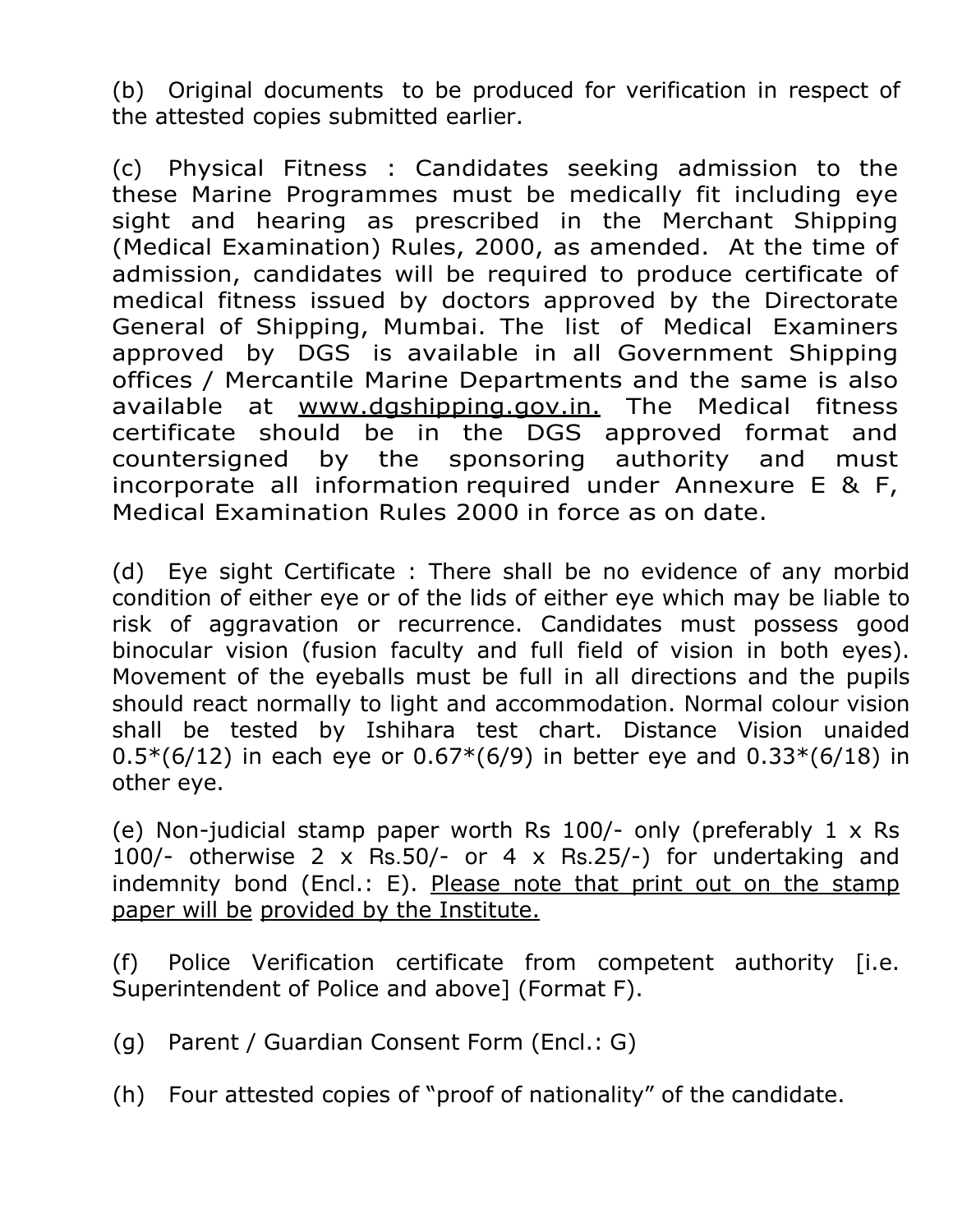Note. Applicants admitted are required to apply for allocation of Indian National Database of Seafarers (INDoS) number from the Directorate General of Shipping within 15 days of joining. A prerequisite for application for INDoS is a valid Passport. Applicants are therefore to be in possession of a valid Passport. Candidates are required to pay INDoS fees Rs.1416/- (including GST) through online on joining date.

8. **Course Fees.** The course fee for the pre-sea training, as prescribed from time to time will include development fees, tuition fees, simulator fees, TAR Book fees and other training fees including library fees, boarding, lodging, uniforms, books, stationery, marine workshop fees etc. and will be borne by the applicant.

|                               | Fee Payable per semester |                  |                                 |                    |                                    |  |  |  |  |
|-------------------------------|--------------------------|------------------|---------------------------------|--------------------|------------------------------------|--|--|--|--|
| Total fees for<br>an Academic |                          | Even<br>Semester |                                 |                    |                                    |  |  |  |  |
| Year                          | Registration<br>Fee      | Programme<br>Fee | 1 <sup>st</sup> Semester<br>Fee | Caution<br>Deposit | 2 <sub>nd</sub><br>Semester<br>Fee |  |  |  |  |
| Rs.3,60,000/-                 | Rs 10,000/-              | Rs 25,000/-      | Rs 1,62,500/-                   | Rs 20,000/-        | Rs 1,62,500/-                      |  |  |  |  |

9. All above mentioned First Semester fee paid through separate Demand Drafts in the name of "Indian Maritime University, Mumbai Port Campus" payable at Mumbai or Online Transfer (NEFT/IMPS).

10. Second Semester fee will be paid before the time of joining second semester. Examinations & CDC fees @ Rs.20,000/- to be paid by candidates as and when demanded.

11. Both the installments of the course fee are payable through crossed Demand Drafts / Bank Pay Orders drawn in favour of "Indian Maritime University – Mumbai Port Campus" payable at Mumbai or Online Transfer (NEFT/IMPS). No other mode of payment including Cheque, Cash, Insured Cover or Money Order willbe accepted under any circumstances.

## 12. IMPORTANT NOTES.

(a) The above - course fees may be revised by the IMU. In case decision of enhanced course fee is applicable to those under training at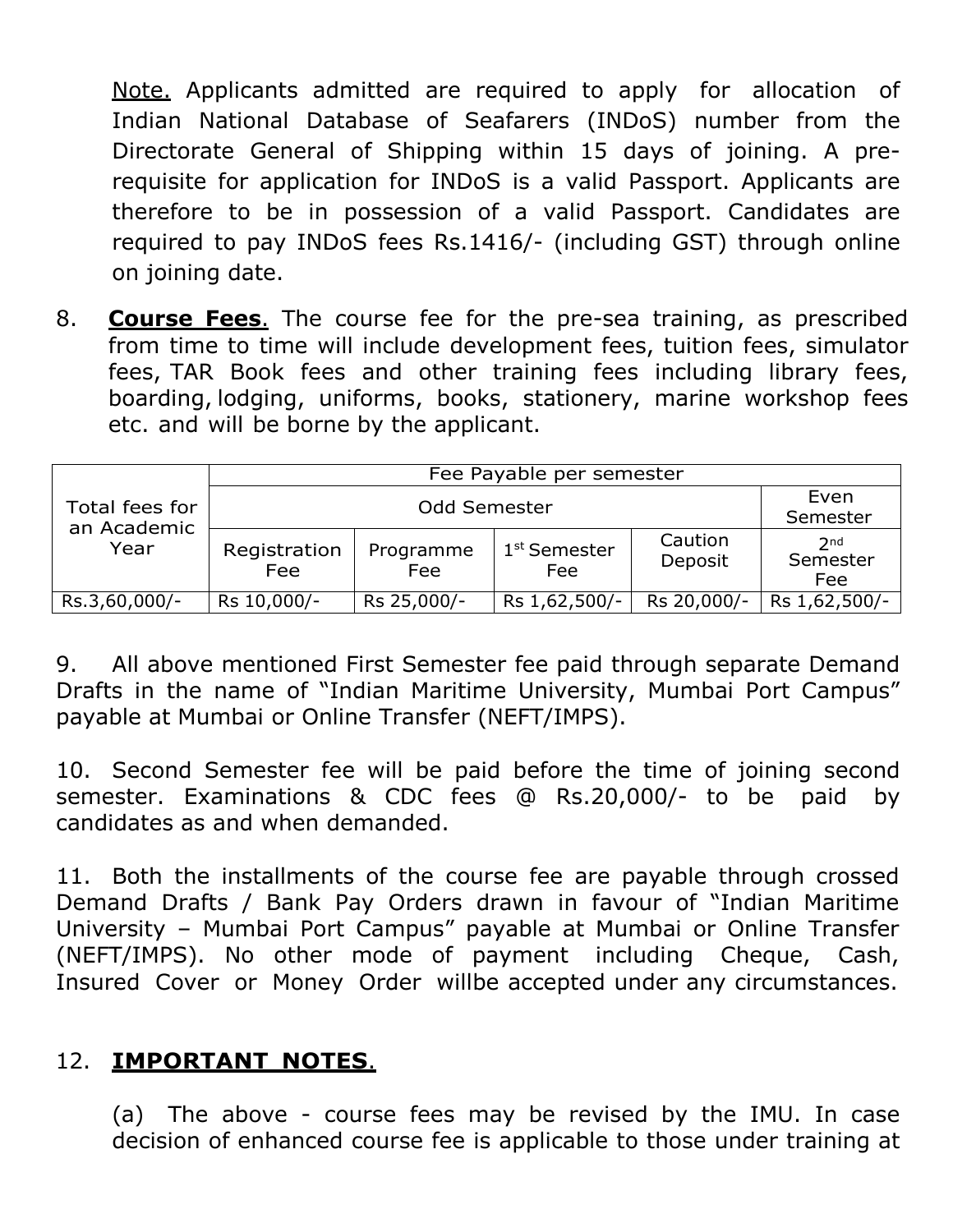that time, the difference of amount will have to be paid before the specified time by the applicant.

(b) For whatever reason, if the training extends beyond the stipulated period, extra payment will have to be made as per the decision of the IMU.

(c) Course fees, once paid is not refundable, partly or otherwise, under any circumstances. Fees for any modular course or value-added courses will be charged extra.

13. **Caution**. Particulars furnished should be correct in all respects. Any suppression of truth, misrepresentation of facts or furnishing false / incorrect information by the candidate in any of the essential requirements at any stage, will result in rejection of candidature / cancellation of admission / removal from training and forfeiture of course fees.

### 14. General Points.

(a) Hostel residence is compulsory. Uniform is to be worn at all times during training. Hence, very few civilian clothes are to be brought. Cadets should bring dark coloured trousers, full sleeve plain shirts, one orange coloured boiler suit and two white turkish towels. White half sleeves shirts, black trousers, black socks and black shoes are to be brought and worn till uniform is issued.

(b) For P.T. and games etc., Cadets should bring one pair of canvas shoes of heavy-duty type and one swimming trunk.

(c) Mattresses, bed sheets, pillows and pillow-covers will be supplied to each Cadet on the date of joining for use during the course.

(d) Cadets should bring their own Drawing Instrument Set, Minidrafter, Clips, Drawing Board, Calculator and other required stationery items at the time of joining the course. Drawing Sheets will be provided by the Institute. Laptop may be brought by the student for personal use.

(e) Consumption of drugs, alcohol or other intoxicants is strictly prohibited, may result in expulsion from training.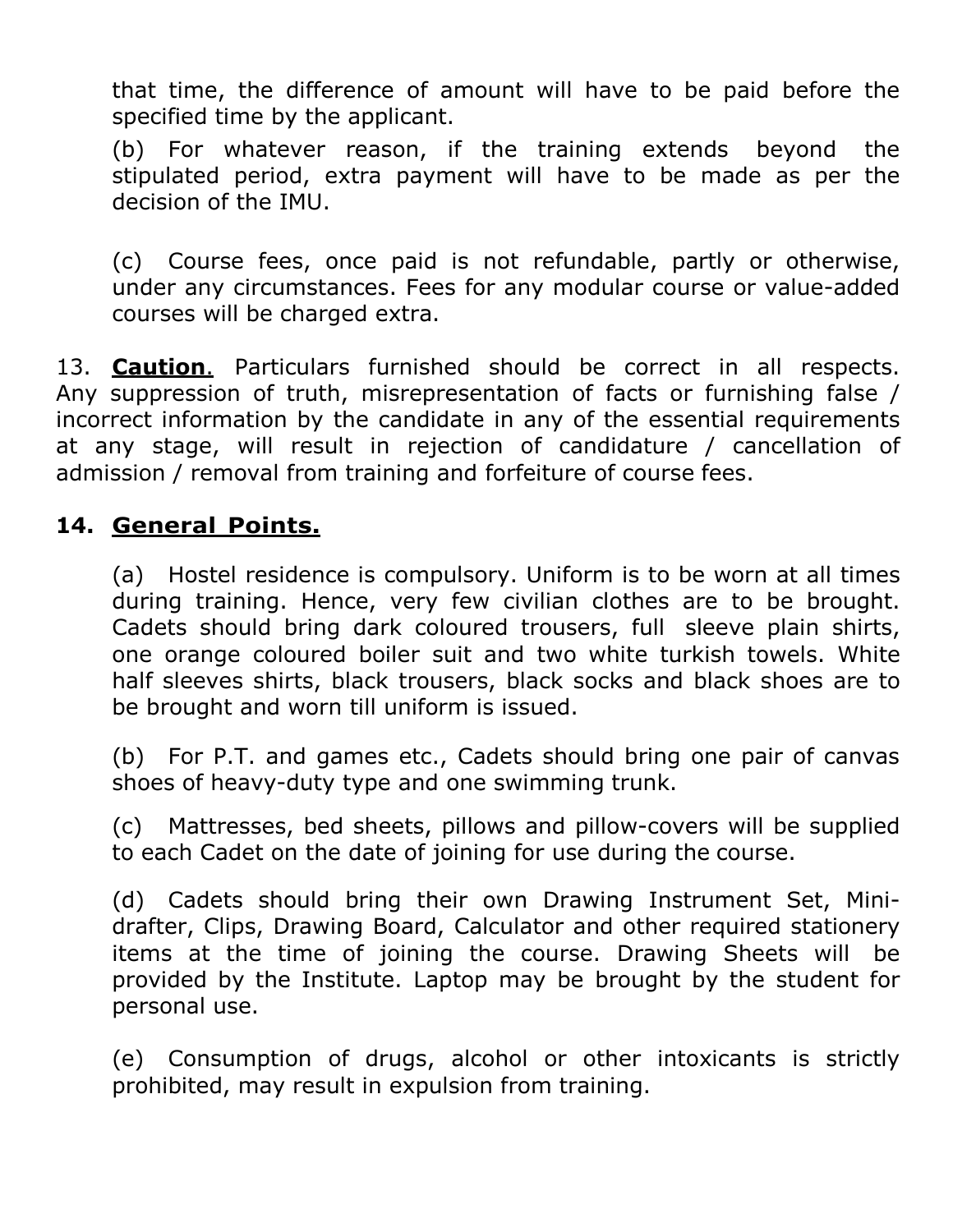(f) Ornaments or other valuables are NOT allowed to be kept in the Hostel.

(g) No kind of electrical and electronic equipment / appliances are allowed to be kept in the Hostel. Educational aids may be permitted with the permission of the Institute.

(h) Cadets are NOT allowed to keep / use motor vehicles / bikes in the campus.

(i) Cadets are advised NOT to keep more than about Rs.2,000/- in cash with them. Excess cash can be deposited by opening account with the State Bank of India or any other bank convenient to the Cadet.

(j) Medical and Hospital facilities are available at Cadet's / sponsoring company's cost.

(k) Cadets are normally permitted 'Shore Leave" (to go out of the Campus) only on Sundays and Holidays between 0900 Hrs. and 2100 Hrs.

(l) Cadets are NOT allowed to stay out at night under any circumstances. Parents are advised NOT to make any request for the same.

(m) Visitors are permitted on working days during specified times only.

(n) Cadets will be required to make their own arrangement to meet the following expenditure during their training period in IMU-Mumbai Port Campus (MERI, Mumbai): -

- (o) Laundry for civilian clothes to be paid to the laundryman.
- (p) Expenses for journey to and from home during vacation, and outgoing during shore leave.
- (q) Cadets are flow Model Code of Conduct as per IMU Circular No. 1808, Dated 15-10-2018 during staying in the campus.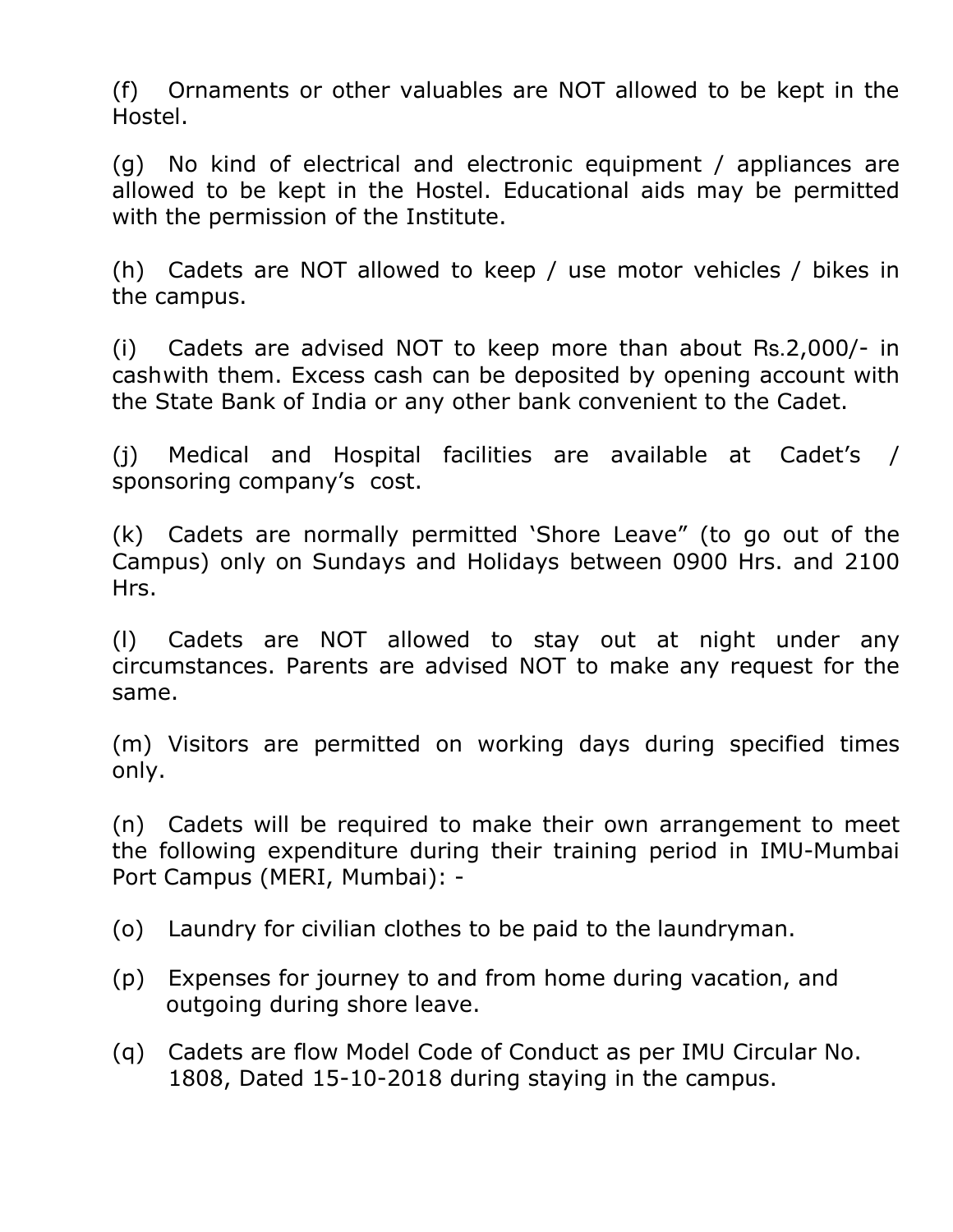# Address.

| Postal            | $\mathbf{L} = \mathbf{0}$      | INDIAN MARITIME UNIVERSITY,<br>MUMBAI PORT CAMPUS,<br>(MARINE ENGINEERING & RESEARCH INSTITUTE)<br>HAY BUNDER ROAD, SEWRI,<br>MUMBAI - 400 033. |
|-------------------|--------------------------------|-------------------------------------------------------------------------------------------------------------------------------------------------|
| Phones            | $\mathbf{1}$                   | +91 7021710074                                                                                                                                  |
| E-Mail<br>Website | $\mathbf{1}$<br>$\mathbb{R}^n$ | infomeri@imu.ac.in<br>www.imu.edu.in                                                                                                            |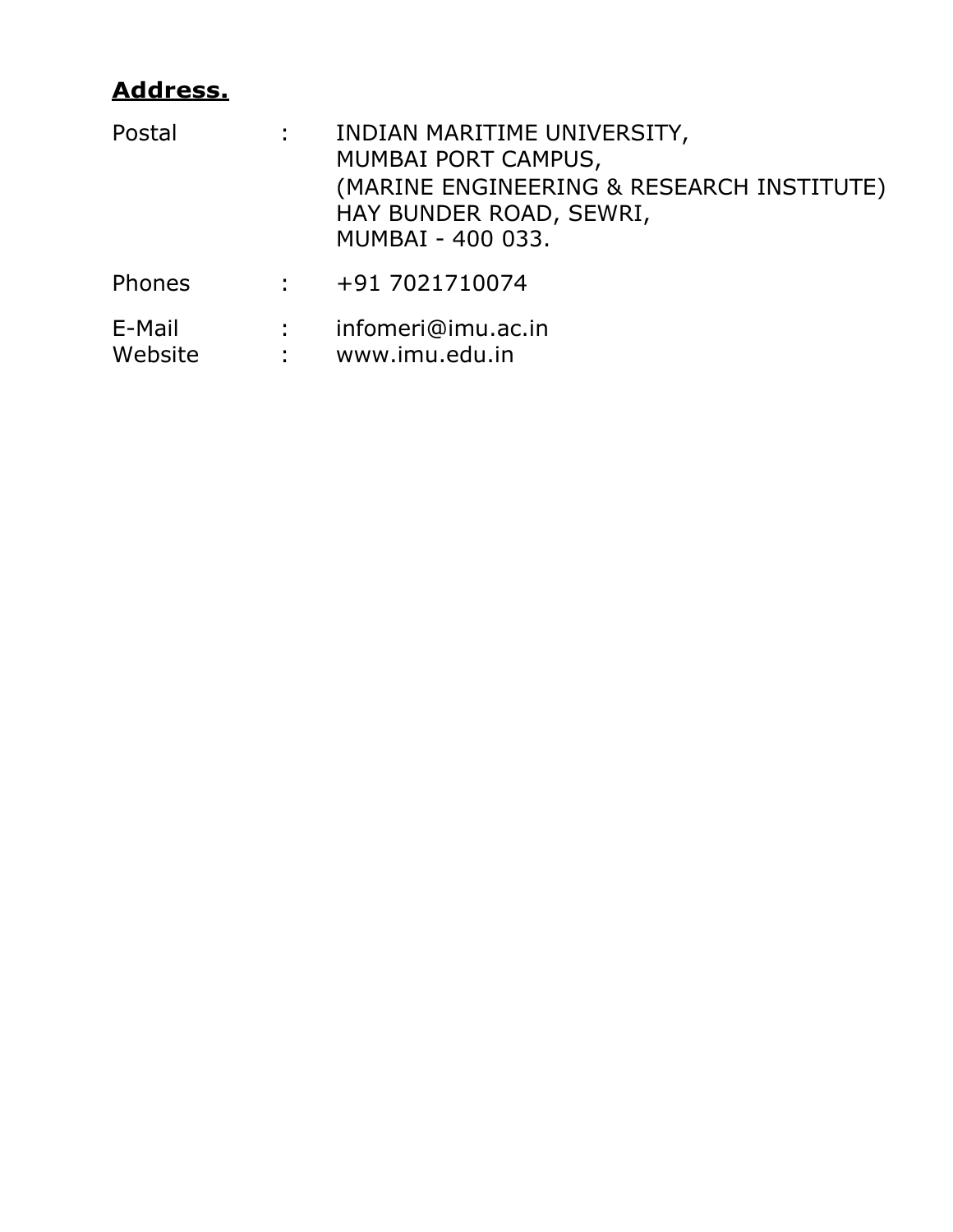#### DETAILS OF DOCUMENTS, FEE AND DATES FOR PAYMENT / SUBMISSION

Sponsored Candidates :

| Sr. No | <b>Description</b>                                                                      | <b>Time line</b>            |
|--------|-----------------------------------------------------------------------------------------|-----------------------------|
| 01.    | Last date for the receipt ofapplications<br>from the candidate                          | 12 <sup>th</sup> July, 2022 |
|        | Last date of submit application processing<br>Fees Rs.1000/-                            |                             |
|        | Last date of submission Registration Fees<br>Rs.10,000/-                                |                             |
| 02.    | Certificate Verification                                                                | 18 <sup>th</sup> July, 2022 |
| 03.    | Last date for payment of $1^{\text{st}}$ Semester<br>fees, Program Fee& Caution Deposit | 28 <sup>th</sup> July, 2022 |
| 04.    | Last date for payment of INDoS Fee                                                      | $01st$ August, 2022         |
| 05.    | Date of Commencementof classes                                                          | $01st$ August, 2022         |

Non-Sponsored Candidates :

| Sr.No | <b>Description</b>                                                                    | <b>Time line</b>            |
|-------|---------------------------------------------------------------------------------------|-----------------------------|
| 01.   | Last date for the receipt ofapplications<br>from the candidate                        | 12 <sup>th</sup> July, 2022 |
|       | Last date of submit application processing<br>Fees Rs.1000/-                          |                             |
| 02.   | Documents Verification / Interview /<br>selection process                             | 20th-21st July, 2022        |
|       | Announcement of list ofcandidates who                                                 |                             |
| 03.   | have to selected by Interview                                                         | 21 <sup>st</sup> July, 2022 |
| 04.   | Last date for paymentof Registration Fees<br>Rs.10,000/-                              | $22nd$ July, 2022           |
| 05.   | Last date for payment of $1^{\degree}$ Semester<br>fees, Program Fee& Caution Deposit | 28 <sup>th</sup> July, 2022 |
| 06.   | Last date for paid INDoS Fee                                                          | $101st$ August, 2022        |
| 07.   | Date of Commencementof classes                                                        | $01st$ August, 2022         |

#### For NEFT / RTGS Bank Account details as per below :

Account Name : Indian Maritime University, Mumbai Port Camus Account No. : 37107435531 Band Name : State Bank of India Branch Name : Byculla Branch Account Type : Current IFSC Code : SBIN0000343

Note. All applicant are requested to visit IMU, Mumbai Port Campus website : www.imu.edu.in & www.imumumbaiport.ac.in for regular updates.

For any clarification please send an e-mail to: infomeri@imu.ac.in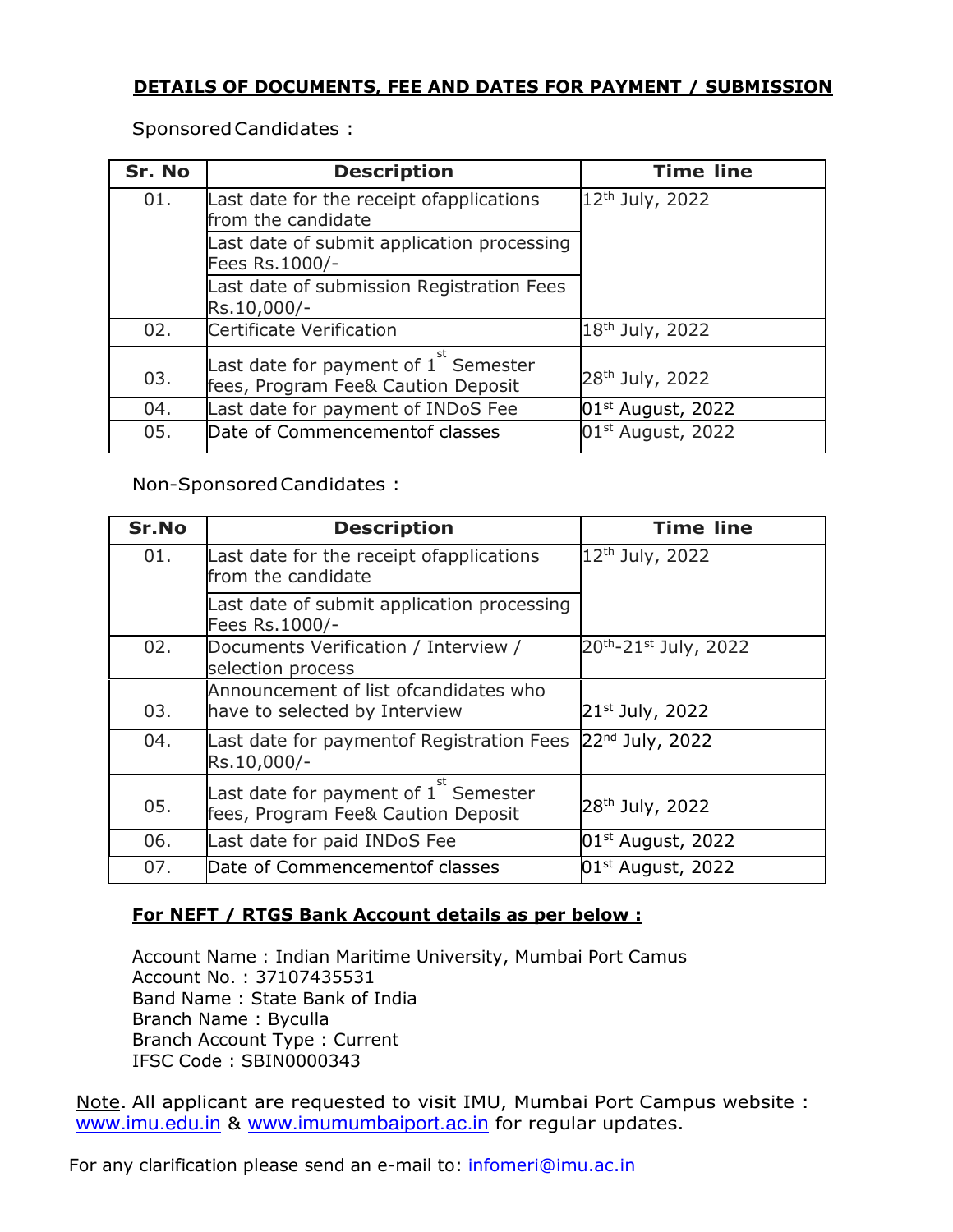# APPLICATION FORM

Application No.: (Office Use only) Date: Date: Date: Date: Date: Date: Date: Date: Date: Date: Date: Date: Date: Date: Date: Date: Date: Date: Date: Date: Date: Date: Date: Date: Date: Date: Date: Date: Date: Date: Date: Date: Date: Date:

| Place: |  |
|--------|--|
| Date:  |  |

To, The Director, Indian Maritime University, Mumbai Port Campus, (Marine Engineering & Research Institute), Hay Bunder Road, Sewri, MUMBAI - 400 033.

Subject: Application for one-year pre-sea training (PGDME)

Sir,

With reference to your advertisement in News Papers / on website dated **I** hereby submit my application for one-year P.G.D.M.E. course commencing from 01<sup>st</sup> August, 2022.

I am enclosing demand draft / NEFT Details for Rs.1,000/- (Rupees one thousand only) No.\_\_\_\_\_\_\_\_\_\_\_\_\_\_\_\_\_\_ dated \_\_\_\_\_\_\_\_\_\_\_\_ Bank drawn in Favor of Indian Maritime University, Mumbai Port Campus payable at Mumbai, towards application processing fee.

Thanking you,

Yours faithfully,

Name of Candidate

- Encl.: 1 Demand Draft from Rs 1,000/- (application processing fees)
	- 2. Demand Draft from Rs 10,000/- (Registration Fee) [for sponsored candidates only]
		- 3. Bio-data (Encl A).
		- 4. AICTE approval letter (Encl. B).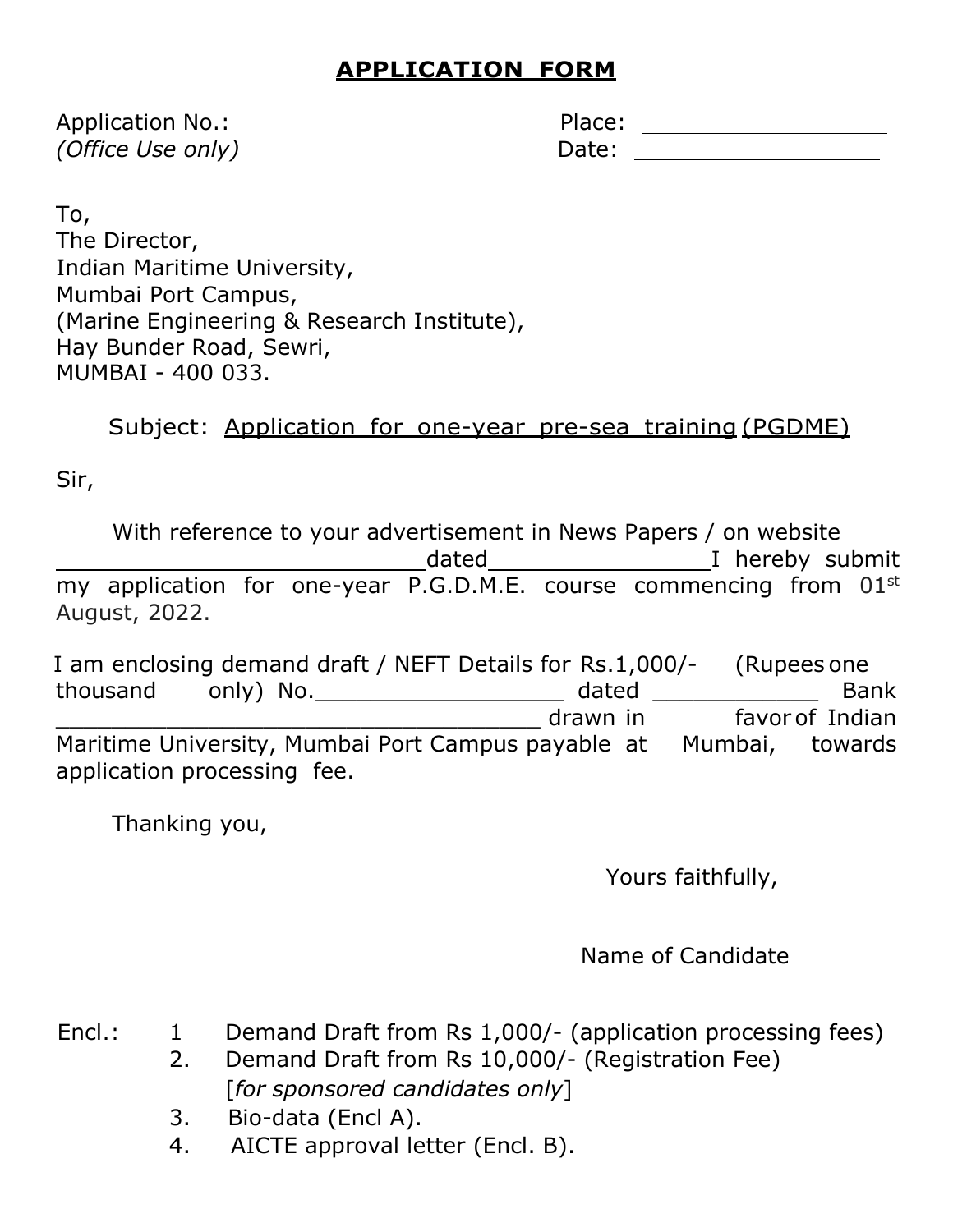- 5. Encl. "C" & Encl. "D" [for sponsored candidates only]
- 6. Undertaking & Indemnity Bond (Encl. "E")
- 7. Police Verification Report (Encl. F).
- 8 Parent / Guardian Consent Form (Encl. G)
- 9 B.E. Marksheets (all semesters)
- 10. B.E. Degree / Provisional degree certificates.
- 11. Proof of age. (X class certificate)
- 12. Proof of English Marks.
- 13. Nine passport size photographs.
- 14. Photo copy of Indian Passport.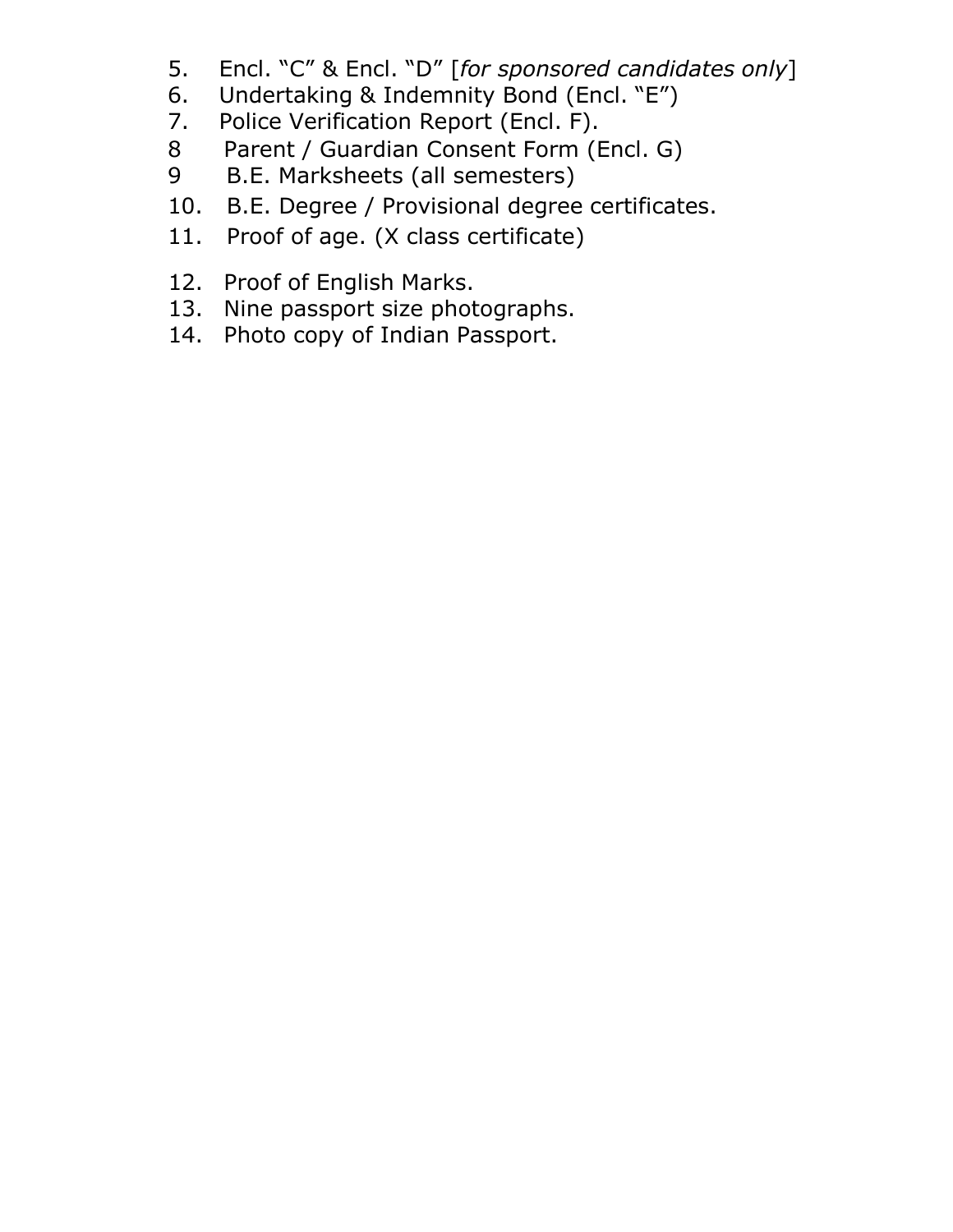### Encl.: A

### INDIAN MARITIME UNIVERSITY Mumbai Port Campus (MERI-Mumbai) Hay Bunder Road, Mumbai - 400 033.

Photograph  $3.5 \text{ cm} x$ 3.5 cm

Application for Admission to the PGDME Programme [To be filled in type. A4 size (white)]

| $\mathbf{1}$   | Full Name of Applicant                                                                               |     |                |                                                                                                                                                                        |               |           |              |
|----------------|------------------------------------------------------------------------------------------------------|-----|----------------|------------------------------------------------------------------------------------------------------------------------------------------------------------------------|---------------|-----------|--------------|
|                | (In block letters)                                                                                   |     |                | (As entered in Class 10 <sup>th</sup> /Matriculation<br><b>Board Certificate)</b>                                                                                      |               |           |              |
| $\overline{2}$ | Date of Birth                                                                                        | D   | $\overline{D}$ | M                                                                                                                                                                      | M             | Y         | Y            |
|                |                                                                                                      |     |                |                                                                                                                                                                        |               |           |              |
|                |                                                                                                      | (As |                | entered<br>10th/Matriculation Board Certificate)                                                                                                                       |               | <i>in</i> | <b>Class</b> |
| 3              | Category                                                                                             |     |                | General / SC / ST OBC-NCL                                                                                                                                              |               |           |              |
| $\overline{4}$ | Age of the Applicant on the day of<br>commencement of the Course                                     |     | Years          |                                                                                                                                                                        | <b>Months</b> |           | Days         |
|                | i.e. 01-08-2022(age not more then                                                                    |     |                |                                                                                                                                                                        |               |           |              |
|                | 28 years for General Candidates)                                                                     |     |                |                                                                                                                                                                        |               |           |              |
| 5              | <b>Educational Qualification</b>                                                                     |     |                | B.E. / B.Tech. MECHANICAL / NAVAL<br>ARCHITECTURE in Graduation in B.E.<br>(Mechanical) Engineering / Naval<br>Architecture disciplines from<br>recognized institutes. |               |           |              |
| 6              | Percentage of marks / grade in final<br>year of the Degree Course                                    |     |                |                                                                                                                                                                        |               |           |              |
| $\overline{7}$ | Full Name of College / Institution with<br>address from where the applicant has<br>passed the Degree |     |                |                                                                                                                                                                        |               |           |              |
| 8              | Full Name and place of the University                                                                |     |                |                                                                                                                                                                        |               |           |              |
| 9              | Was the Degree Course/College AICTE<br>approved?                                                     |     |                |                                                                                                                                                                        |               |           |              |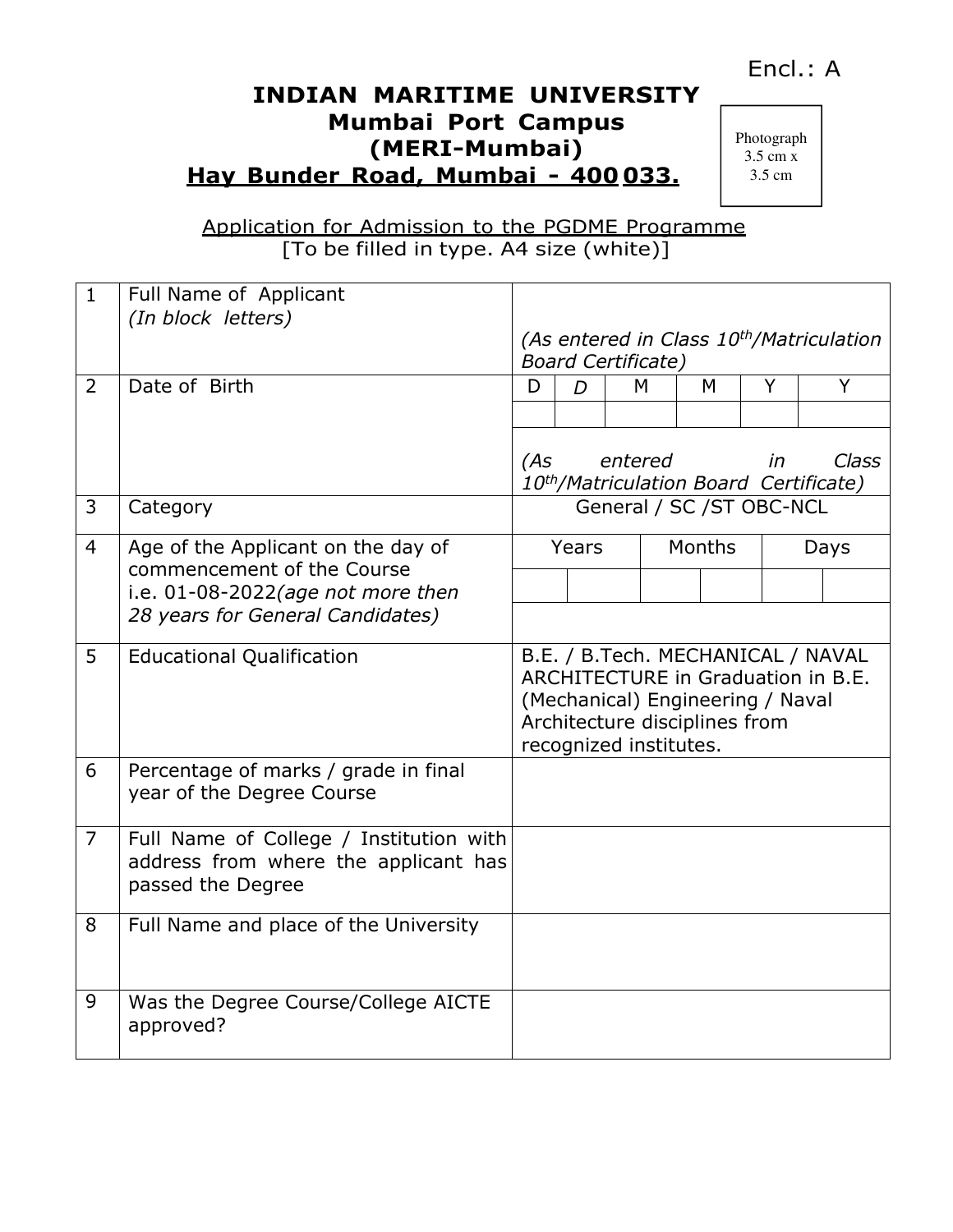| 10 | AICTE approval No. of the Degree<br>Course / College with date (if available) |                 |                  |                  |                     |
|----|-------------------------------------------------------------------------------|-----------------|------------------|------------------|---------------------|
| 11 | Performance in 10 <sup>th</sup> & 12 <sup>th</sup> Class                      | $%$ of<br>marks | 10 <sup>th</sup> | 12 <sup>th</sup> | Degree /<br>Diploma |
|    |                                                                               | English         |                  |                  |                     |
|    |                                                                               | Aggregate       |                  |                  |                     |
| 12 | Address                                                                       |                 |                  |                  |                     |
| 13 | <b>Contact Numbers</b>                                                        |                 |                  |                  |                     |
| 14 | E-mail id                                                                     |                 |                  |                  |                     |

#### DECLARATION OF APPLICATION

I hereby declare that all the statements made in this Bio-data sheet are true and complete to the best of my knowledge and belief and nothing has been concealed / distorted.

# SIGNATURE OF THE APPLICANT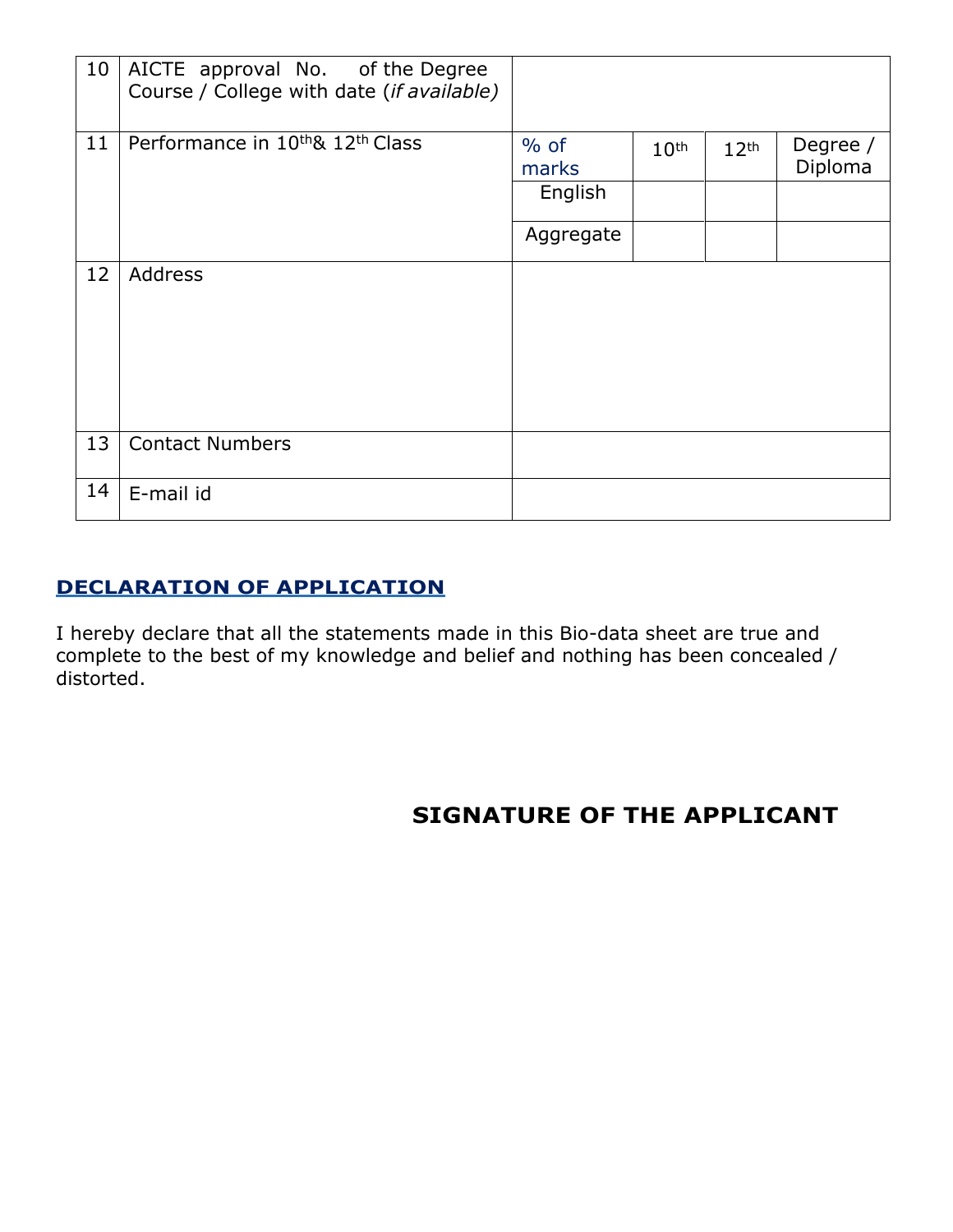# [for Sponsored & Non-Sponsored Candidates] ON THE COLLEGE / INSTITUTE LETTER HEAD

#### <u>Encl. : B</u>

# TO WHOMSOEVER IT MAY CONCERN

|                                                                             | has |  |  |  |
|-----------------------------------------------------------------------------|-----|--|--|--|
| successfully passed the Degree Examination in Mechanical Engineering        |     |  |  |  |
| / Naval Architecture Branch held in the month of _____________________, and |     |  |  |  |
| was placed in __________________________. His / Her Registration No. was    |     |  |  |  |
| . His / Her conduct and character were                                      |     |  |  |  |
| throughout his stay in this college / Institute.                            |     |  |  |  |

Further certified that the said course and the college is approved by All India Council for Technical Education (AICTE), New Delhi vide their letter No. dated dated and the state of the state of the state of the state of the state of the state of the state of the validity of the AICTE approval covers the entire duration of the degree course that the candidate attended.

Dated :

PRINCIPAL'S SIGNATURE

WITH OFFICE SEAL

NOTE :

This certificate is acceptable for admission only if signed by Principal / Director / Registrar of the Institute / College with the appropriate office seal.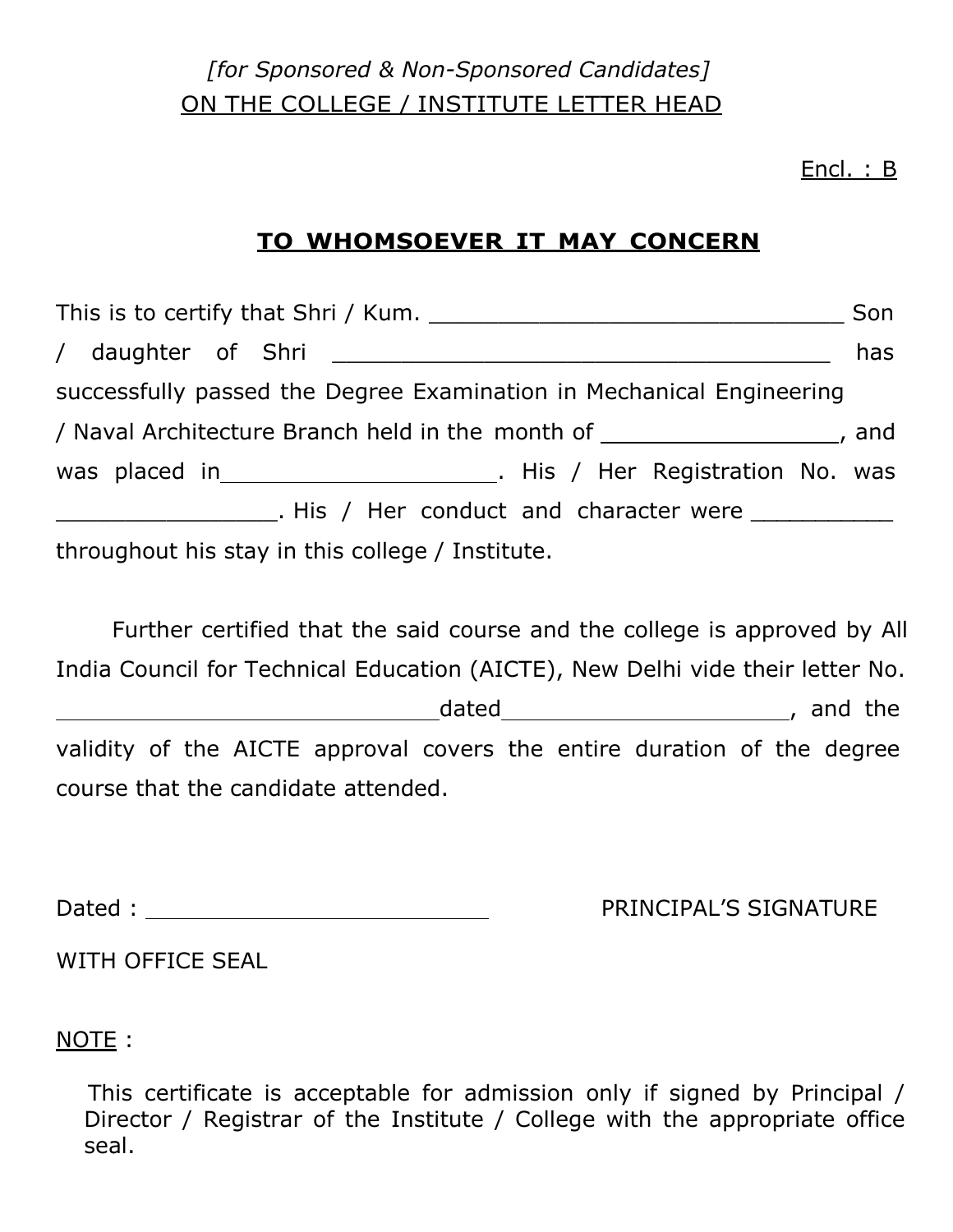# [for Sponsored Candidates] ON SPONSOR'S LETTER HEAD

Encl. : C

## TO WHOMSOEVER IT MAY CONCERN

This is to is to certify that Shri. / Kum. resident of is our authorized representative to work on board IN Ships / Submarines / Naval units situated inside Naval Dockyard. The firm shall be responsible for his / her any act of indiscipline / breach of security during individual's visits to Naval Dockyard / Ships / Units.

| Signature               | $\blacksquare$ |  |
|-------------------------|----------------|--|
| <b>Name</b>             |                |  |
| Designation             |                |  |
| Firm Name&<br>Regn. No. | Î,             |  |
| Office Seal / Stamp:    |                |  |

Date :-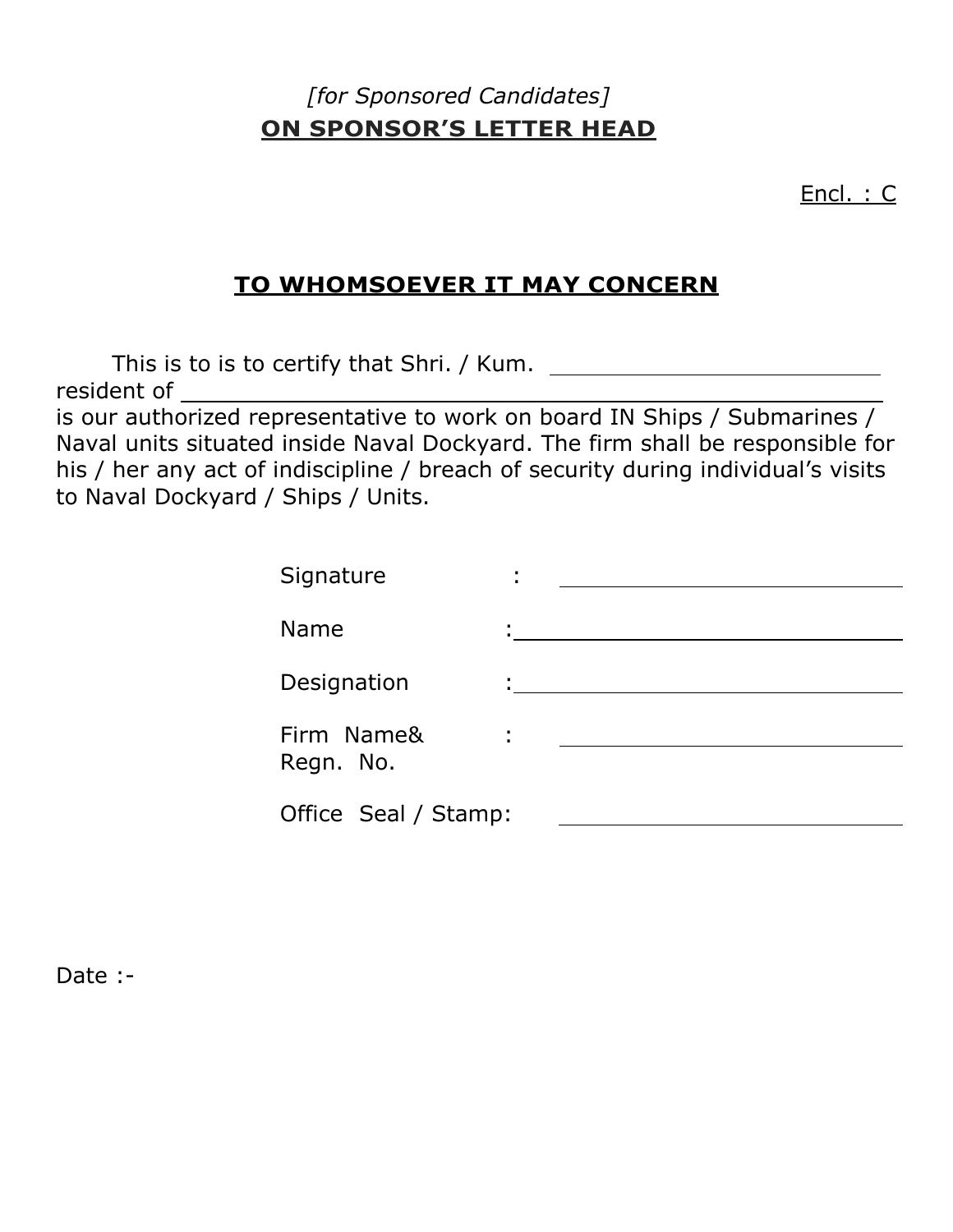# [for Sponsored Candidates] ON SPONSOR'S LETTER HEAD

Encl. : D

## CHARACTER CUM ANTECEDENTS CERTIFICATE

|                                                                                                                                                                                                                                                                                                                                                                                   | Kum. |  |  | This is to certify that character and antecedents of Shri.                                                     |  |                       |  |
|-----------------------------------------------------------------------------------------------------------------------------------------------------------------------------------------------------------------------------------------------------------------------------------------------------------------------------------------------------------------------------------|------|--|--|----------------------------------------------------------------------------------------------------------------|--|-----------------------|--|
|                                                                                                                                                                                                                                                                                                                                                                                   |      |  |  | Son/Daughter of Sonne and Daughter of Sonne and Daughter of Sonne and Daughter of Sonne and Daughter and David |  |                       |  |
|                                                                                                                                                                                                                                                                                                                                                                                   |      |  |  | who has been sponsored by us to undergo Post Graduate Pre-sea Marine                                           |  |                       |  |
|                                                                                                                                                                                                                                                                                                                                                                                   |      |  |  | Engineering Training Course in IMU-Mumbai Campus (MERI-Mumbai),                                                |  |                       |  |
| $\begin{picture}(150,10) \put(0,0){\dashbox{0.5}(10,0){ }} \put(150,0){\circle{10}} \put(150,0){\circle{10}} \put(150,0){\circle{10}} \put(150,0){\circle{10}} \put(150,0){\circle{10}} \put(150,0){\circle{10}} \put(150,0){\circle{10}} \put(150,0){\circle{10}} \put(150,0){\circle{10}} \put(150,0){\circle{10}} \put(150,0){\circle{10}} \put(150,0){\circle{10}} \put(150,$ |      |  |  |                                                                                                                |  |                       |  |
| to the contract of the contract of the contract of the contract of the contract of the contract of the contract of the contract of the contract of the contract of the contract of the contract of the contract of the contrac                                                                                                                                                    |      |  |  |                                                                                                                |  | have been verified by |  |

us and found to be satisfactory.

SIGNATURE OF SPONSORING AUTHORITY

Dated: (Office Seal)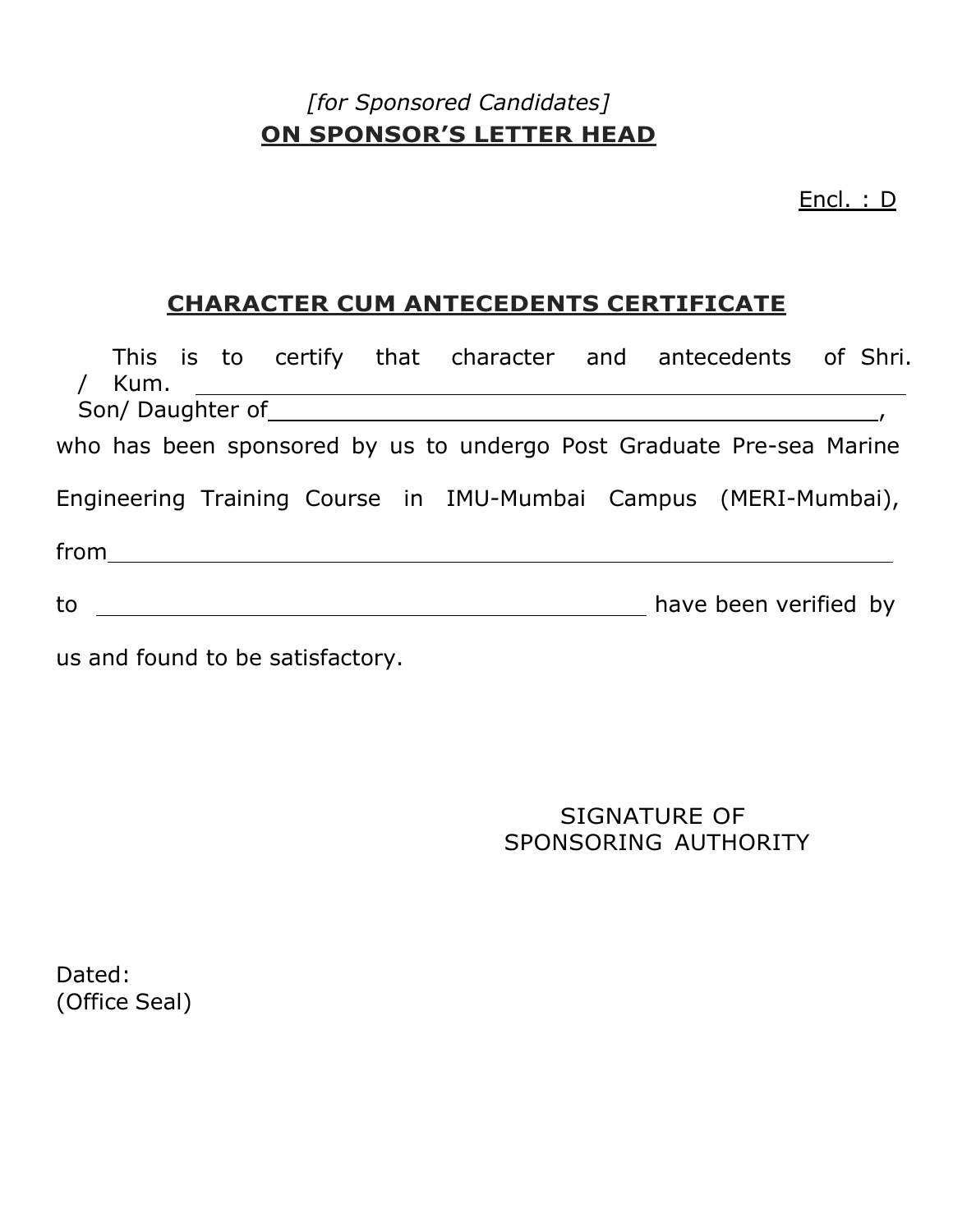#### Encl : E-1

#### UNDERTAKING & INDEMNITY BOND

THE DIRECTOR, INDIAN MARITIME UNIVERSITY, MUMBAI PORT CAMPUS, (MARINE ENGINEERING & RESEARCH INSTITUTE), HAY BUNDER ROAD, MUMBAI - 400 033.

SIR,

I, SHRI / KUM.

ROLL NO. SON / DAUGHTER OF SHRI HEREBY AGREE TO GET ADMITTED FOR TRAINING IN THE INDIAN MARITIME UNIVERSITY, MUMBAI PORT CAMPUS (HEREINAFTER REFERRED TO AS "IMU-MPC") AND UNDERTAKE THAT :

1. I SHALL NOT MARRY DURING THE PERIOD OF TRAINING.

- 2. I SHALL FULLY ABIDE BY THE RULES AND REGULATIONS IN FORCE AND ANY ORDERS ISSUED BY THE "IMU-MPC" FROM TIME TO TIME.
- 3. I SHALL FULLY ABIDE BY THE DECISIONS OF THE "IMU-MPC"; WHICH WILL BE FINAL AND BINDING ON ME, IN THE EVENT OF ANY DISCIPLINARY ACTION AGAINST ME INCLUDING EXPULSION FROM THE TRAINING COURSE FOR ANY BREACH OF DISCIPLINE, CONDUCT / RULES AND REGULATIONS ETC.
- 4. I SHALL EXCLUSIVELY FOLLOW THE COURSE IN MARINE ENGINEERING TRAINING AND SHALL NOT AT ANY TIME PURSUE ANY OTHER COURSE / COURSES OF STUDIES DURING MY TRAINING PERIOD.
- 5. I, MY PARENTS / GUARDIANS AND MY SPONSORING COMPANY DO HEREBY INDEMNIFY AND AGREE TO KEEP "IMU-MPC" AND THE ORGANISATION TO WHICH THE WORKSHOP BELONGS WHERE I WILL UNDERGO MY PRACTICAL TRAINING DURING THE COURSE, (HEREIN AFTER REFERRED TO AS THE WORKSHOP) INDEMNIFIED AGAINST ALL LOSSES, DAMAGES AND INJURY SUSTAINED OR CAUSED TO "MERI" AND THE WORKSHOP DURING THE PERIOD OF TRAINING ON ACCOUNT OF ANY ACT OR OMISSION DONE OR COMMITTED BY ME IN THE COURSE OF MY TRAINING.
- 6. I, MY PARENTS / GUARDIANS AND MY SPONSORING COMPANY SHALL BE RESPONSIBLE FOR MY ANY ACT OF INDISCIPLINE / BREACH OF SECURITY DURING MY VISITS TO THE WORKSHOPS / DOCKYARD / SHIPS / UNITS DURING THE TRAINING PERIOD.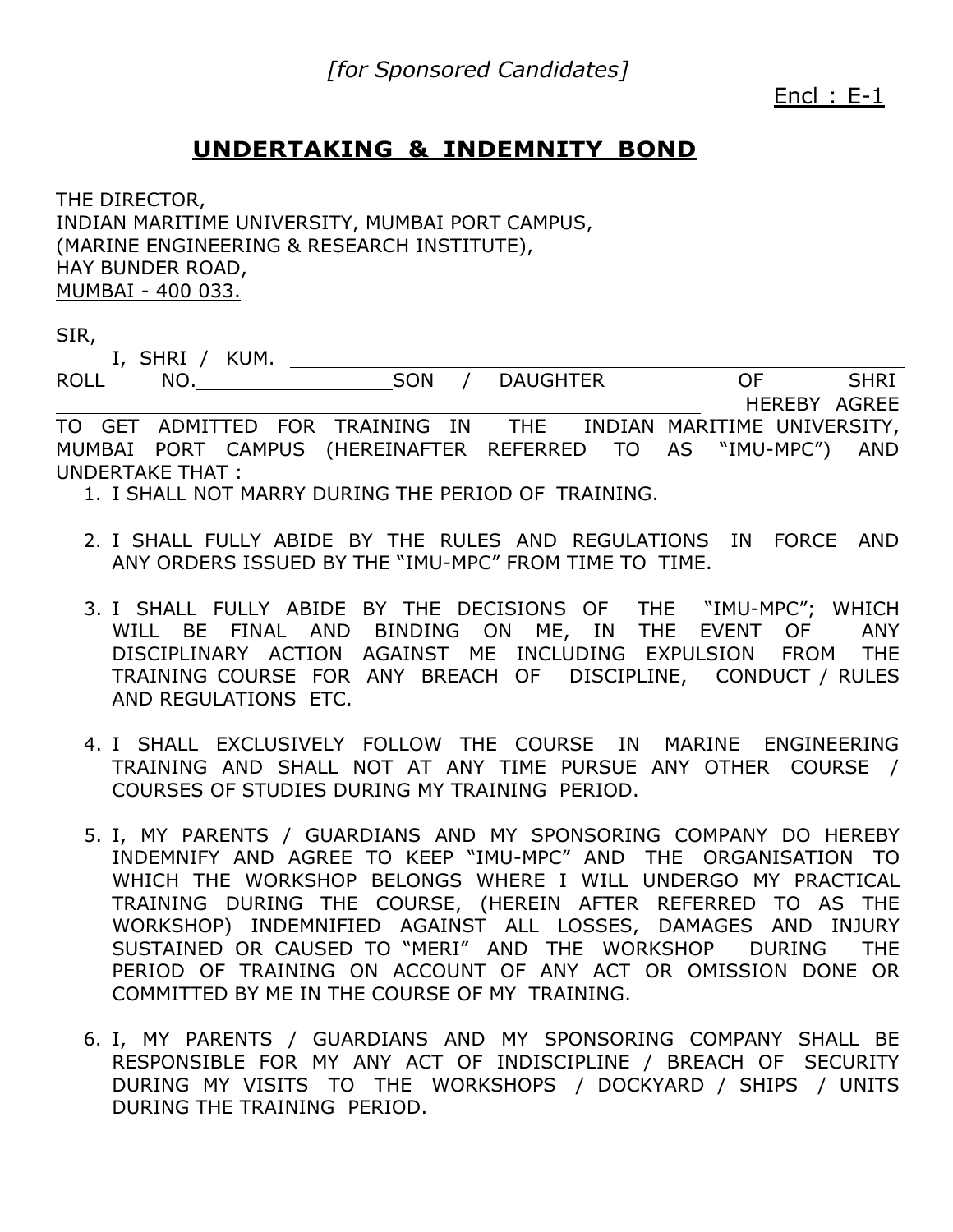- 7. I, SHALL UNDERGO THE TRAINING AT MY OWN RISK AND RESPONSIBILITY AND THAT I OR MY EXECUTORS / ADMINISTRATORS OR MY LEGAL HEIRS OR MY PARENTS / GUARDIANS OR ANY OTHER LEGAL REPRESENTATIVE EITHER INDIVIDUALLY OR COLLECTIVELY OR MY SPONSORING COMPANY SHALL NOT BE ENTITLED TO CLAIM ANY COMPENSATION OR OTHER RELIEF FROM INDIAN MARITIME UNIVERSITY – MUMBAI PORT CAMPUS (HEREINAFTER CALLED THE "IMU-MPC") OR FROM THE "IMU-MPC" OR FROM ANY PERSON IN THE SERVICE OF THE "IMU-MPC" OR THE "IMU-MC" OR OTHER WORKSHOP IN WHICH I WILL UNDERGO MY PRACTICAL TRAINING, IN RESPECT OF ANY LOSS OR PHYSICAL OR MENTAL INJURY TO THE PROPERTY OR PERSON INCLUDING INJURY RESULTING IN ILLNESS OR DISABILITY OR LOSS OF LIMB AND / OR LIFE WHICH I MAY SUFFER AT THE "IMU-MC" OR IN OTHER ASSOCIATED ORGANISATIONS WHETHER IN MUMBAI OR ELSEWHERE WHILE UNDERGOING TRAINING UNDER INSTRUCTION OR OTHERWISE OR AS A CONSEQUENCE OF ACTIVITIES ANCILLARY THERETO, WHETHER DUE TO THE NEGLIGENCE OF ANY PERSON OR OTHERWISE.
- 8. MY PARENTS / GUARDIAN AND I SHALL PAY AND DISCHARGE ALL DUES OF THE "IMU-MPC" AND STATEMENT OF ANY CLAIM AND / OR ACCOUNT MADE BY THE "IMU-MPC" SHALL BE FINAL AND BINDING UPON MY PARENTS / GUARDIAN AND ME.

YOURS FAITHFULLY,

SIGNATURE OF THE CANDIDATE.

#### WE AGREE TO THE ABOVE CONDITIONS

SIGNATURE OF THE SPONSORING AUTHORITY SIGNATURE OF THE PARENT / GUARDIAN

| NAME:           | NAME:                        |
|-----------------|------------------------------|
| DESIGNATION:    | RELATIONSHIP WITH CANDIDATE: |
| OFFICE SEAL & : | <b>ADDRESS</b>               |
| <b>ADDRESS</b>  |                              |
| PLACE :         | PLACE :                      |
| DATE:           | DATE :                       |
|                 |                              |

NOTE : THIS UNDERTAKING & INDEMNITY BOND IS REQUIRED TO BE PRODUCED ON A NON-JUDICIAL STAMP PAPER OF Rs.100/- ONLY.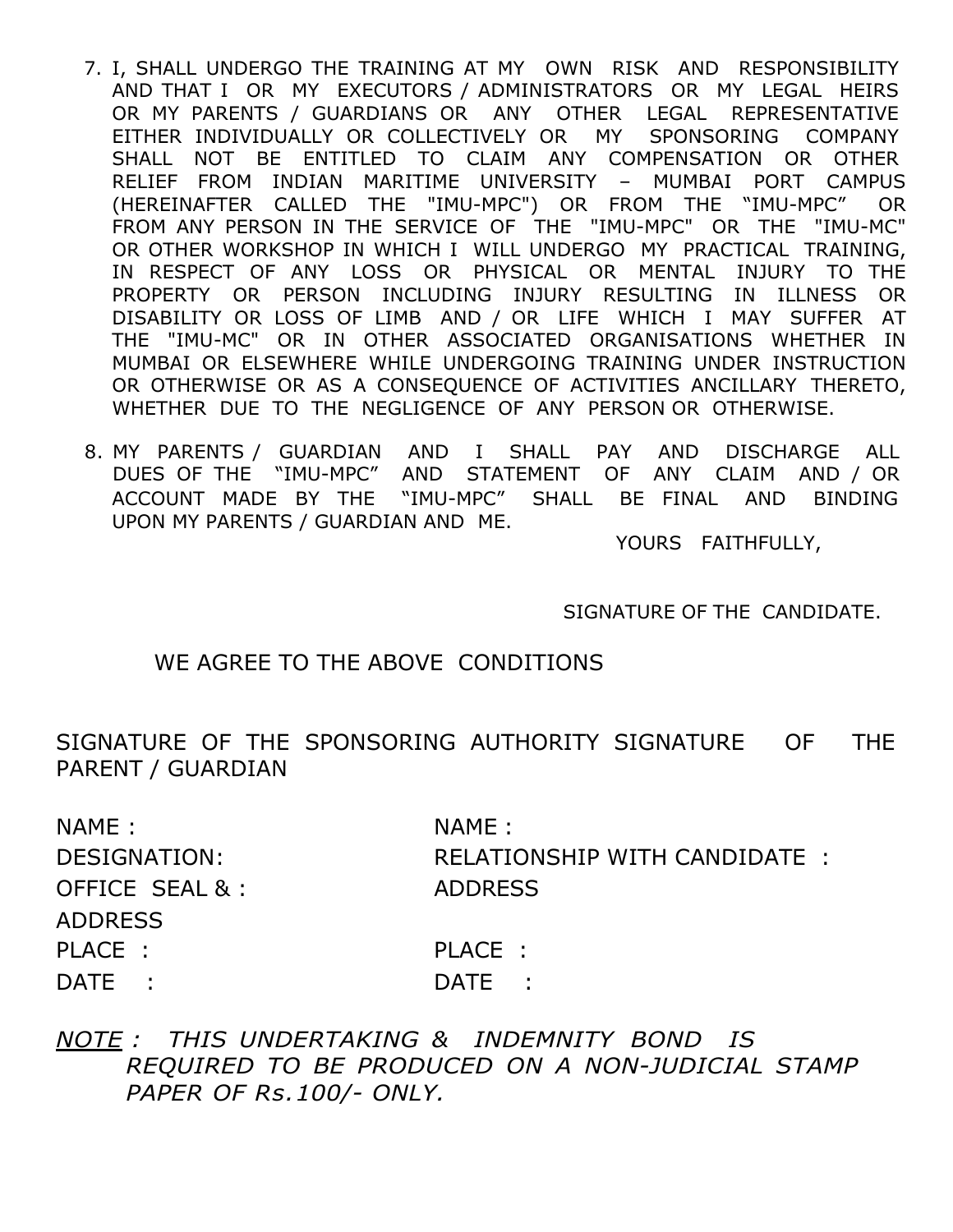Encl : E-2

#### UNDERTAKING & INDEMNITY BOND

THE DIRECTOR, INDIAN MARITIME UNIVERSITY, MUMBAI PORT CAMPUS, MARINE ENGINEERING& RESEARCH INSTITUTE, HAY BUNDER ROAD, MUMBAI - 400 033.

SIR,

ROLL I, SHRI / KUM.

NO. NO. SON / DAUGHTER OF SHRI HEREBY AGREE

TO GET ADMITTED FOR TRAINING IN THE INDIAN MARITIME UNIVERSITY, MUMBAI PORT CAMPUS (HEREINAFTER REFERRED TO AS "IMU-MPC") AND UNDERTAKE THAT :

- 1. I SHALL NOT MARRY DURING THE PERIOD OF TRAINING.
- 2. I SHALL FULLY ABIDE BY THE RULES AND REGULATIONS IN FORCE AND ANY ORDERS ISSUED BY THE "IMU-MPC" FROM TIME TO TIME.
- 3. I SHALL FULLY ABIDE BY THE DECISIONS OF THE "IMU-MPC"; WHICH WILL BE FINAL AND BINDING ON ME, IN THE EVENT OF ANY DISCIPLINARY ACTION AGAINST ME INCLUDING EXPULSION FROM THE TRAINING COURSE FOR ANY BREACH OF DISCIPLINE, CONDUCT / RULES AND REGULATIONS ETC.
- 4. I SHALL EXCLUSIVELY FOLLOW THE COURSE IN MARINE ENGINEERING TRAINING AND SHALL NOT AT ANY TIME PURSUE ANY OTHER COURSE / COURSES OF STUDIES DURING MY TRAINING PERIOD.
- 5. I, MY PARENTS / GUARDIANS AND MY SPONSORING COMPANY DO HEREBY INDEMNIFY AND AGREE TO KEEP "IMU-MPC" AND THE ORGANISATION TO WHICH THE WORKSHOP BELONGS WHERE I WILL UNDERGO MY PRACTICAL TRAINING DURING THE COURSE, (HEREIN AFTER REFERRED TO AS THE WORKSHOP) INDEMNIFIED AGAINST ALL LOSSES, DAMAGES AND INJURY SUSTAINED OR CAUSED TO "MERI" AND THE WORKSHOP DURING THE PERIOD OF TRAINING ON ACCOUNT OF ANY ACT OR OMISSION DONE OR COMMITTED BY ME IN THE COURSE OF MY TRAINING.
- 7. I, MY PARENTS / GUARDIANS AND MY SPONSORING COMPANY SHALL BE RESPONSIBLE FOR MY ANY ACT OF INDISCIPLINE / BREACH OF SECURITY DURING MY VISITS TO THE WORKSHOPS / DOCKYARD / SHIPS / UNITS DURING THE TRAINING PERIOD.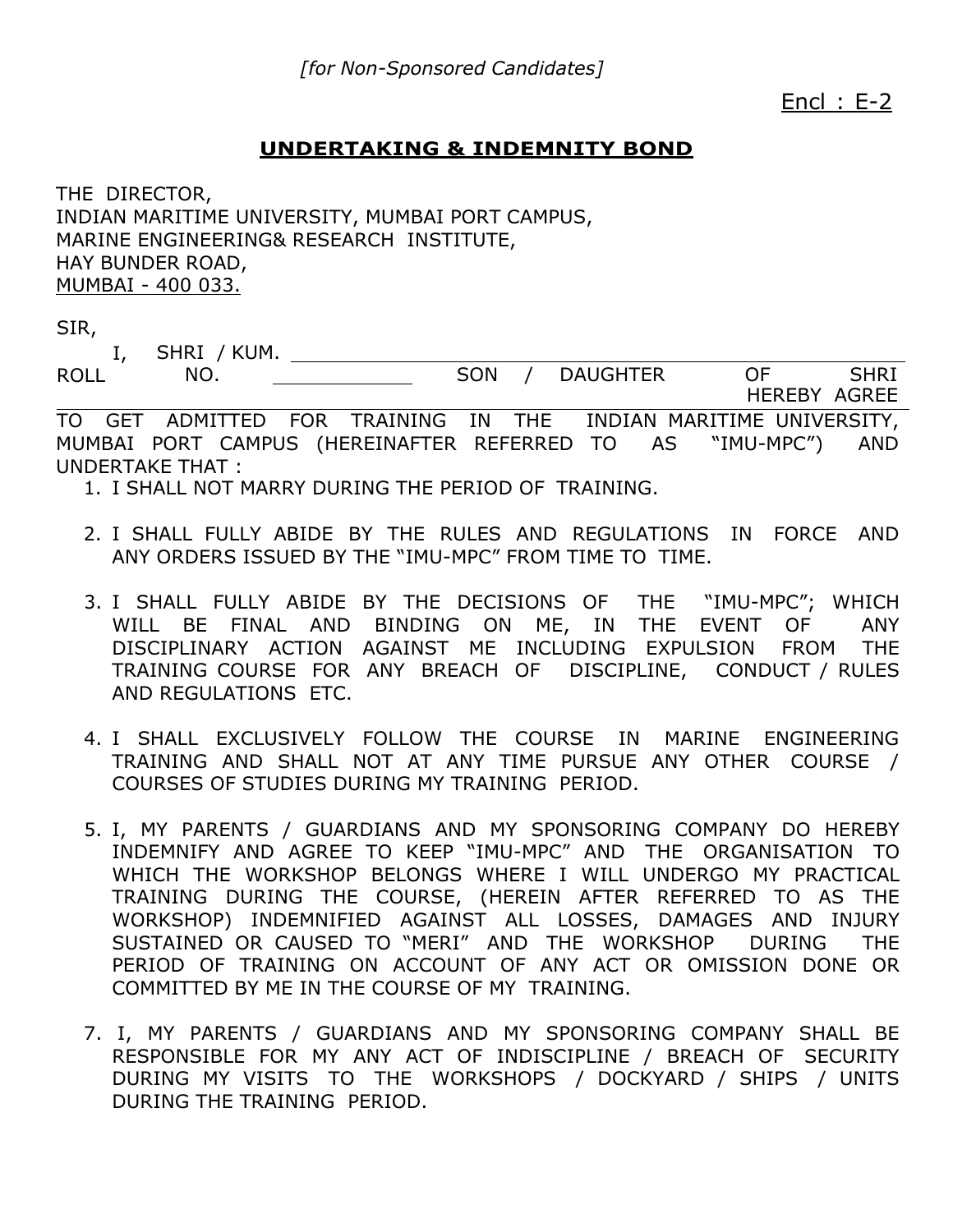- 7. I, SHALL UNDERGO THE TRAINING AT MY OWN RISK AND RESPONSIBILITY AND THAT I OR MY EXECUTORS / ADMINISTRATORS OR MY LEGAL HEIRS OR MY PARENTS / GUARDIANS OR ANY OTHER LEGAL REPRESENTATIVE EITHER INDIVIDUALLY OR COLLECTIVELY OR MY SPONSORING COMPANY SHALL NOT BE ENTITLED TO CLAIM ANY COMPENSATION OR OTHER RELIEF FROM INDIAN MARITIME UNIVERSITY – MUMBAI PORT CAMPUS (HEREINAFTER CALLED THE "IMU-MPC") OR FROM THE "IMU-MPC" OR FROM ANY PERSON IN THE SERVICE OF THE "IMU-MPC" OR THE "IMU-MC" OR OTHER WORKSHOP IN WHICH I WILL UNDERGO MY PRACTICAL TRAINING, IN RESPECT OF ANY LOSS OR PHYSICAL OR MENTAL INJURY TO THE PROPERTY OR PERSON INCLUDING INJURY RESULTING IN ILLNESS OR DISABILITY OR LOSS OF LIMB AND / OR LIFE WHICH I MAY SUFFER AT THE "IMU-MC" OR IN OTHER ASSOCIATED ORGANISATIONS WHETHER IN MUMBAI OR ELSEWHERE WHILE UNDERGOING TRAINING UNDER INSTRUCTION OR OTHERWISE OR AS A CONSEQUENCE OF ACTIVITIES ANCILLARY THERETO, WHETHER DUE TO THE NEGLIGENCE OF ANY PERSON OR OTHERWISE.
- 8. MY PARENTS / GUARDIAN AND I SHALL PAY AND DISCHARGE ALL DUES OF THE "IMU-MPC" AND STATEMENT OF ANY CLAIM AND / OR ACCOUNT MADE BY THE "IMU-MPC" SHALL BE FINAL AND BINDING UPON MY PARENTS / GUARDIAN AND ME.

YOURS FAITHFULLY,

SIGNATURE OF THE CANDIDATE.

WE AGREE TO THE ABOVE CONDITIONS

SIGNATURE OF THE PARENT / GUARDIAN

NAME :

RELATIONSHIP WITH CANDIDATE :

ADDRESS :

PLACE :

DATE :

NOTE : THIS UNDERTAKING & INDEMNITY BOND IS REQUIRED TO BE PRODUCED ON A NON-JUDICIAL STAMP PAPER OF Rs.100/- ONLY.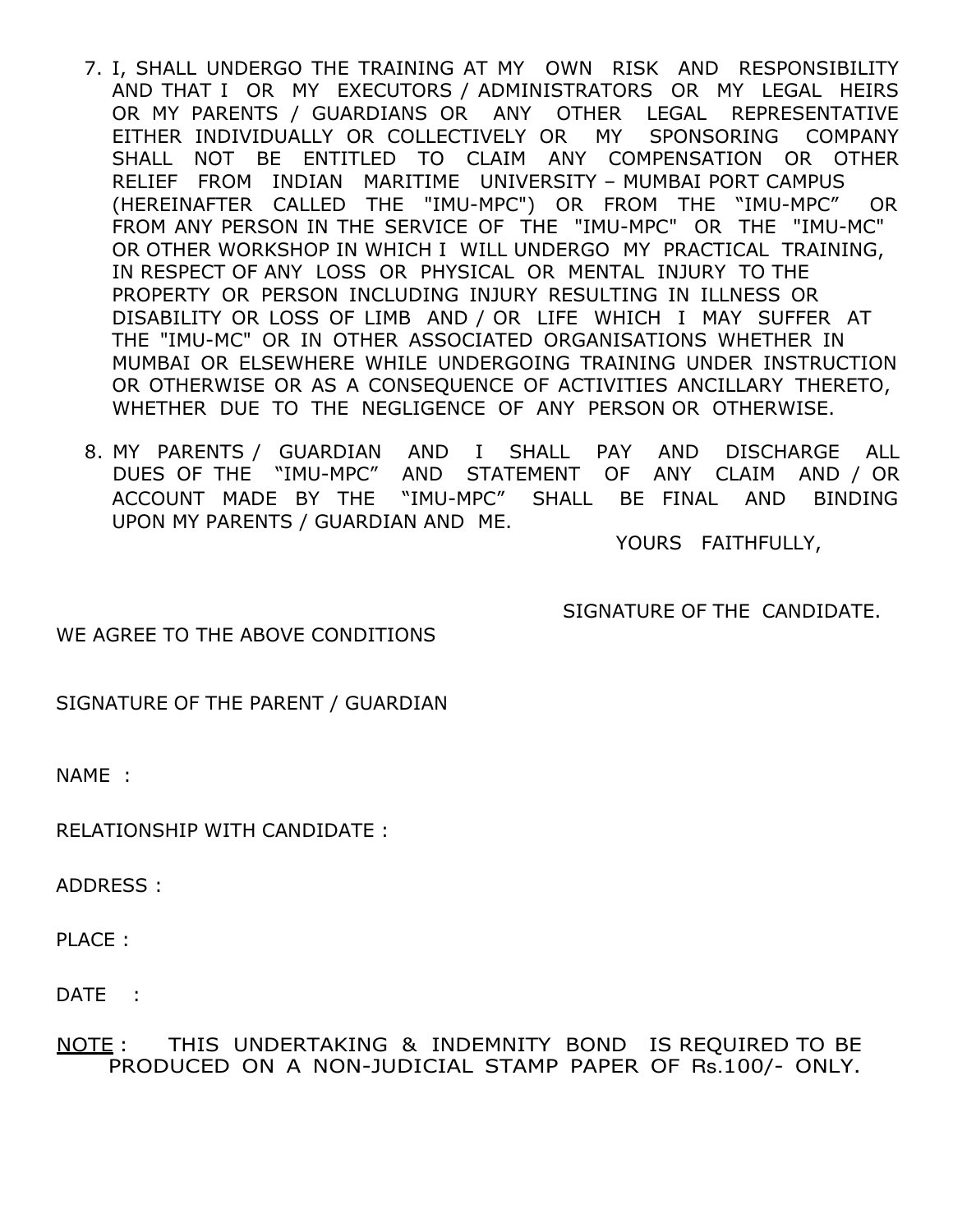[for Sponsored & Non-Sponsored Candidates]

Encl. : F

Outward No. ……………….. Deputy commissioner of Police Special Branch Office of Date :

## POLICE VERIFICATION REPORT

Shri. / Kum. …….…………………………………………………….. ward of Shri. / Smt. …………………………………., age ………. years, residing at …………………………………………………………………………… is a residence of ……………………………………………………………………… Police Station area since ……………………… It is verified from the record that there is no adverse record in the office of Area Police Station against his / her name during his / her period of stay in the said area.

> DEPUTY COMMISSIONER OF POLICE DIV. BRANCH OR COMPETENT AUTHORITY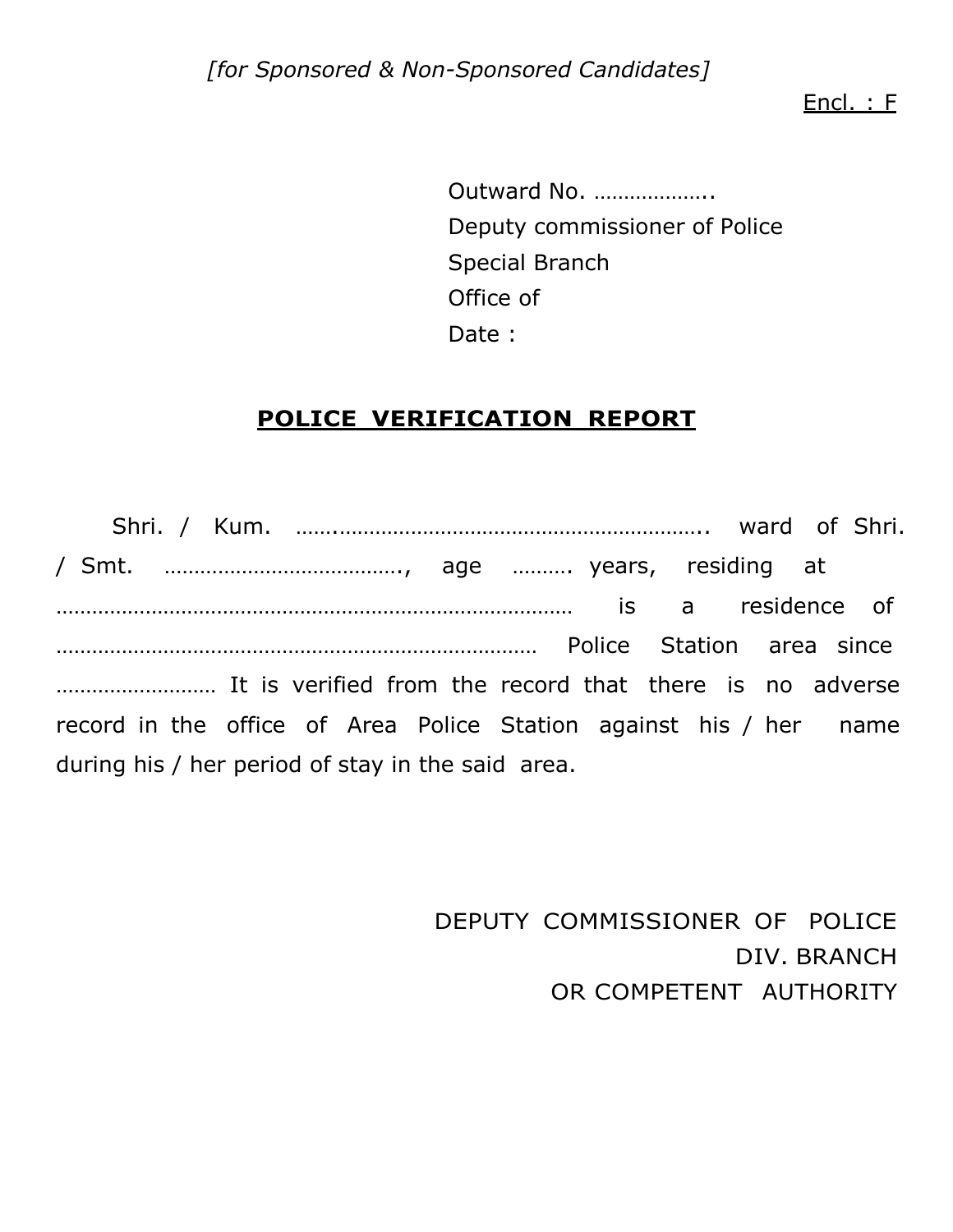[for Sponsored & Non-Sponsored Candidates]

# PARENT / GUARDIAN CONSENT FORM

(Filling of all fields is compulsory)

| Course  Year of Admission :  Batch No            |  |
|--------------------------------------------------|--|
| Father's Name:  Father's E-mail Father's Mobile  |  |
| Mother's Name:  Mother's E-mail  Mother's Mobile |  |

| Contact No. Landline :  Nearest Railway station : |
|---------------------------------------------------|
|                                                   |

Г

|                  | Photographs & specimen signature of parent's. : |                                   |
|------------------|-------------------------------------------------|-----------------------------------|
| Cadet's<br>photo | Cadet's Left<br>hand thumb                      | Family photo with cadet & parents |
|                  |                                                 |                                   |

Signature :

Father Mother Cadet

In case parents are from out of station and want to appoint a local guardian :

I appoint the following, as local guardian of my ward Mr. / Ms.

Signature of Parent : …………………….…………………….……….. Guardian's name : ………………………………………….………………

............................................................................................................

Encl G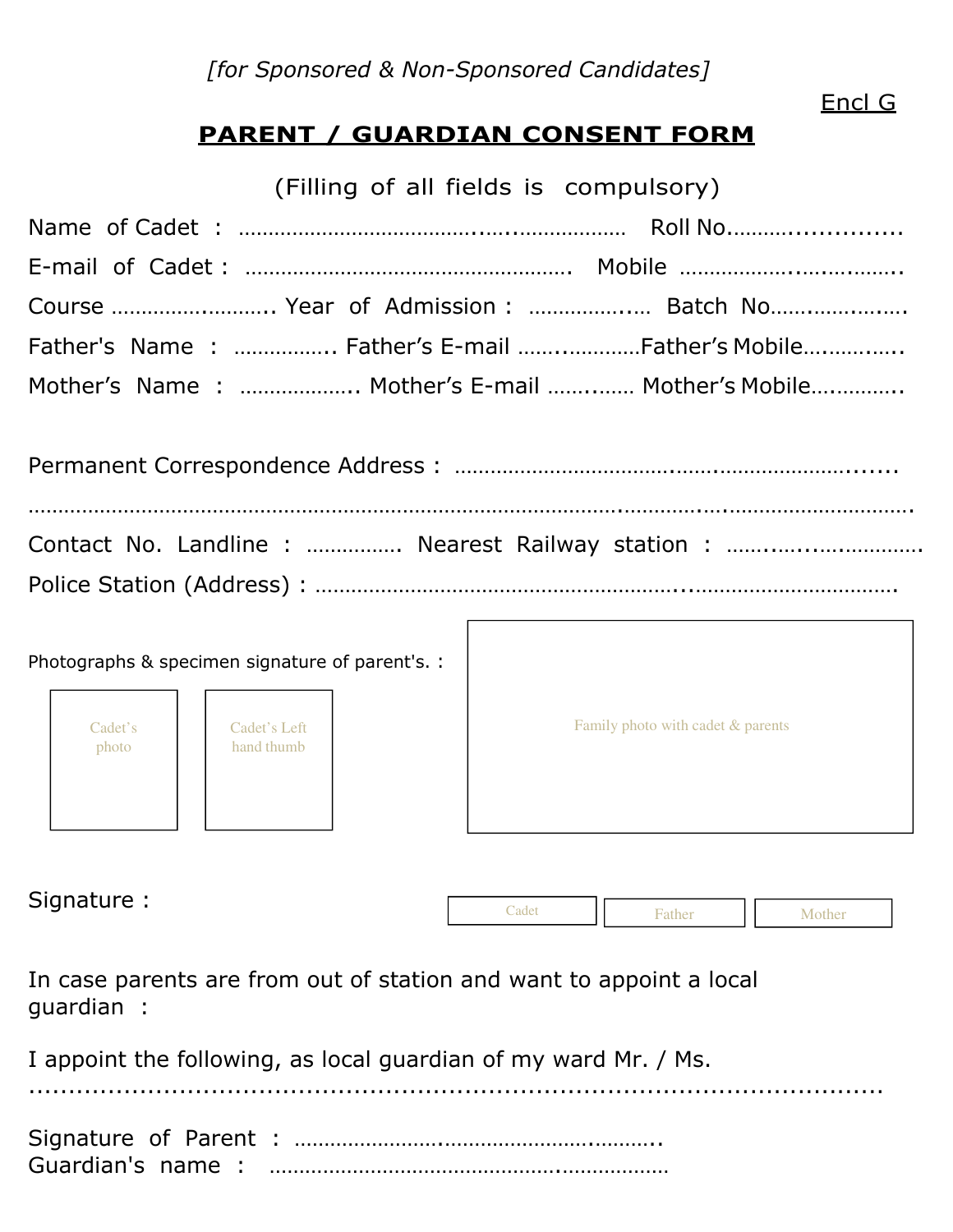| Contact No. Landline :  Contact No. Mobile :           |         |
|--------------------------------------------------------|---------|
|                                                        |         |
| Photographs and Sample Signature of Local Guardian's : | Guardia |
| Signature of Guardian:                                 |         |

I undertake to act as local guardian for Mr. / Ms. ………………..……………………

Note : No shore leave shall be given to out of station Cadet / without the undertaking of a local guardian.